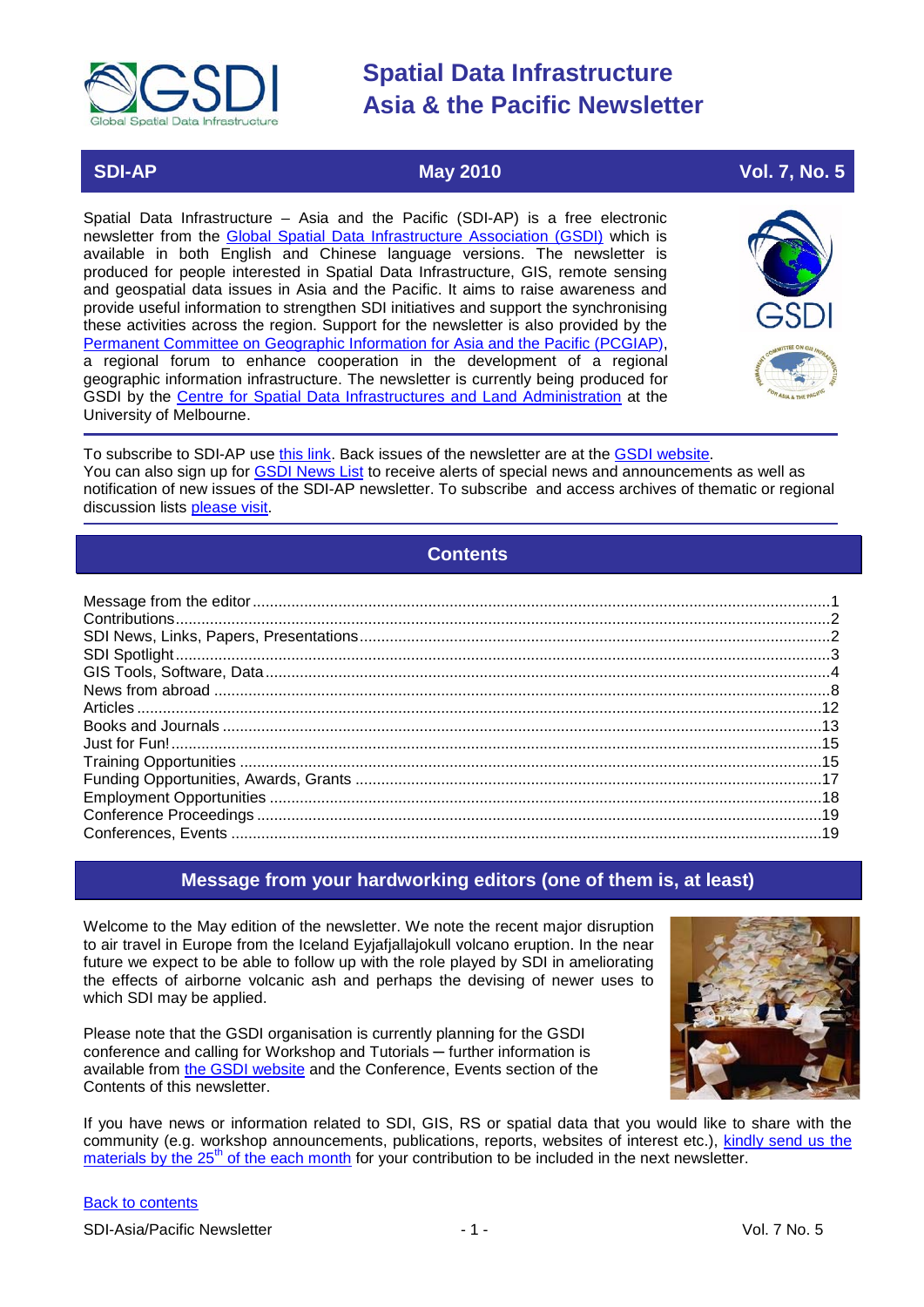

Regards,

<span id="page-1-0"></span>Malcolm Park and Serryn Eagleson [\(Editors\)](mailto:Editor.SDIAP@gmail.com), at the Centre for Spatial Data [Infrastructures and Land](http://www.csdila.unimelb.edu.au/)  [Administration,](http://www.csdila.unimelb.edu.au/)The University of Melbourne.

### **Contributions**

Thank you to the following people and organisations for their contributions to this issue: Paul Box, Kate Lance, and Baek Wonkug for news feeds, Jeremy Shen and Jeremy Huang for the Chinese translation as well as Shivani Lal, *GIS Development*, *Asia Surveying Mapping Magazine* for directly contributing to the newsletter.

#### <span id="page-1-1"></span>[Back to contents](#page-0-0)

### **SDI News, Links, Papers, Presentations**

#### **White Paper on the GEOSS Data Sharing Principles**

The GEOSS 10-Year Implementation Plan explicitly acknowledges the importance of data sharing in achieving the GEOSS vision and anticipated societal benefits. This White Paper reviews the background issues for implementing the GEOSS Data Sharing Principles and recommends Implementation Guidelines to ensure the strongest possible framework for data sharing, consistent with both the spirit and the "letter" of the Principles.



The white paper is available from [here](http://www.earthobservations.org/documents/dsp/Draft%20White%20Paper%20for%20GEOSS%20Data%20Sharing%20Policies_27Sept08.pdf) Source: [Group on Earth Observations](http://www.earthobservations.org/)

#### **World Bank Frees Up Development Data**

**April 20, 2010**—The World Bank Group said today it will offer free access to more than 2,000 financial, business, health, economic and human development statistics that had mostly been available only to paying subscribers.

The decision—part of a larger effort to increase access to information at the World Bank—means that researchers, journalists, nongovernmental organizations (NGOs), entrepreneurs and school children alike will be able to tap into the World Bank's databases via a new website, [data.worldbank.org.](http://data.worldbank.org/) Source: [WorldBank](http://web.worldbank.org/WBSITE/EXTERNAL/NEWS/0,,contentMDK:22547256~pagePK:64257043~piPK:437376~theSitePK:4607,00.html)

#### **The Spatial Enablement of Society in conjunction with Spatial Data Infrastructures**

Darren's latest blog entry shares learnings generated by his work colleagues which have been reinforced by presentations at FIG 2010. "The spatial enablement of society (a FIG 2010 congress plenary theme), talks about the engagement of communities, citizens and government for the betterment of society as a whole. This concept at its heart requires that we move towards a system that sees information managed spatially. The concept itself is a change to the normal 'technical' thinking of our industry where Spatial Data Infrastructures and technology to collect, manage and use data is traditionally the focus of our projects. Source: [Darren Mottolini](http://www.openforum.com.au/content/spatial-enablement-society-conjunction-spatial-data-infrastructures) blog

#### **OSGeo-Vietnam Chapter in formation**

An official Local Chapter of the **OSGeo** (Open Source Geospatial Foundation) is in formation in Vietnam. The details of the OSGeo-Vietnam Chapter are available at <http://wiki.osgeo.org/wiki/Vietnam> and the Chapter mailing list can be subscribed too at<http://lists.osgeo.org/mailman/listinfo/vietnam> **Mission:**

- Promoting Open Source Geospatial tools and publicly available Geodata
- Advocacy of and promoting localization software and educational material and services

- Act as a bridge between various groups like Developers, Application Users, NGOs, Government departments

Thanks to Kate Lance for bringing this item to our attention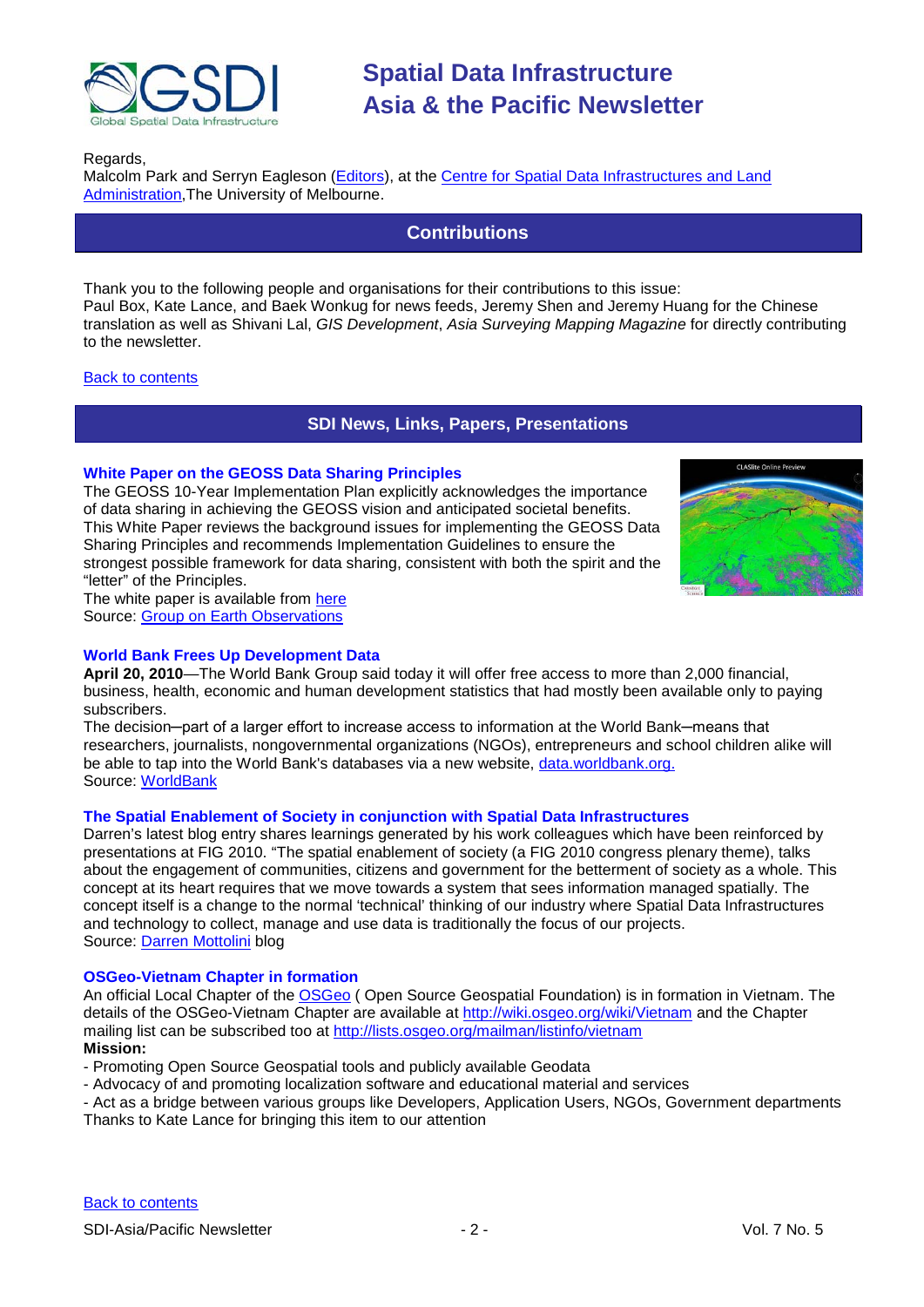

#### **[NIMLI \(National Infrastructure for Managing Land Information\) launched](http://blogs.unimelb.edu.au/nimli/)**

NIMLI is an ARC Linkage Project funded by the Australian Research Council (ARC) in collaboration with The University of Melbourne, Land Victoria (VIC), Landgate (WA), the Land and Property Authority (NSW) and PSMA Australia.

The project aims to design, build and manage a new infrastructure to integrate disparate state based land information and administration processes to meet national needs. Source: Rohan Bennett CSDILA

#### **[From FIG 2010: Economy -](http://asmmag.com/features/economy-surveying-geospatial-technology-) Surveying - Geospatial Technology**

Warwick Watkins, Surveyor General of New South Wales and researcher author Pedro Harris say "are becoming IT savvy and are increasingly demanding new e-government services... To tackle these information management challenges and structural reforms head on, requires greater reliance of shared infrastructure, shared services and access to current information."

In their FIG Paper 'Spatially Enabled Government in New South Wales, Australia' to be expanded upon at the upcoming FIG 2010 conference in Australia, the authors rightly point to the role of geospatial technology as a key factor in government operations and delivery of services.

Source: Asian Surveying & Mapping

#### **[Management and Spatial Data](http://asmmag.com/features/management-and-spatial-data-go-together)**

Spatial data is invariably connected to management and decision making. Very few applications involving remote sensing are oriented solely to the display of images. GNSS is gaining wider attention for the contribution it can make to improved surveying, thus land management, not only to accurately locate places. Spatial information links place to management.

Source: Asian Surveying & Mapping

#### **[Australia facing geospatial shortage](http://idm.net.au/article/007751-australia-facing-geospatial-shortage)**

Australia is not keeping up with the booming demand for Geospatial professionals, UNSW Professor, Chris Rizos, has told a world surveying congress in Sydney.

"Technology has revolutionised the world of surveying and spatial information in general, but we can no longer meet the needs of industry and government here," Professor Rizos said. Source: [GIS Development](http://beta.gisdevelopment.net/index.php?option=com_content&view=article&id=17317%3Aaustralia-facing-shortage-of-geospatial-professionals&catid=77%3Amiscellaneous-education&Itemid=1) and [Image & Data Manager](http://idm.net.au/)

#### <span id="page-2-0"></span>[Back to contents](#page-0-0)

### **SDI Spotlight**

This month's Spotlight feature is based on series of comments which highlight the complexity of locating information on the development of SDIs. This is followed by a summary of the most useful links that describe the implementation of SDIs. If you have any further references please forward these to the newsletter editors for distribution in following issues.

#### **[The fathers and mothers of SDIs](http://apb.directionsmag.com/archives/7685-The-fathers-and-mothers-of-SDIs.html)**

The Assistant Director, Survey of Pakistan Asmat Ali has written to us directing our attention to the All points blog at the *Directions Magazine* website. We here reproduce his email:

Recently, I was asked by my employer to submit proposal for NSDI-Pakistan at a short notice to which I agreed. I had in mind that GSDI association's website would be useful in helping me out but to my surprise that proved to be the biggest mistake I ever made.

Please explore the following [site for more](http://apb.directionsmag.com/archives/7685-The-fathers-and-mothers-of-SDIs.html) and also read comments by Harlan Onsrud.

For completeness we also reproduce another response:

[RESPONSE] Dear Asmat Ali, I understand your sentiments. I was once responsible for the Australian SDI proposal and found that SDI was and still is an emerging discipline. I contributed to Prof Masser's paper on the Australian situation. One problem is identifying what is an SDI initiative, as it may be documented in many different guises and found at many levels of government.

An FIG team has just published a new study on SDI in Megacities, if that is of interest. An Internet search by a colleague found that many SDI initiatives are hard to find online. Part of the study had me visiting several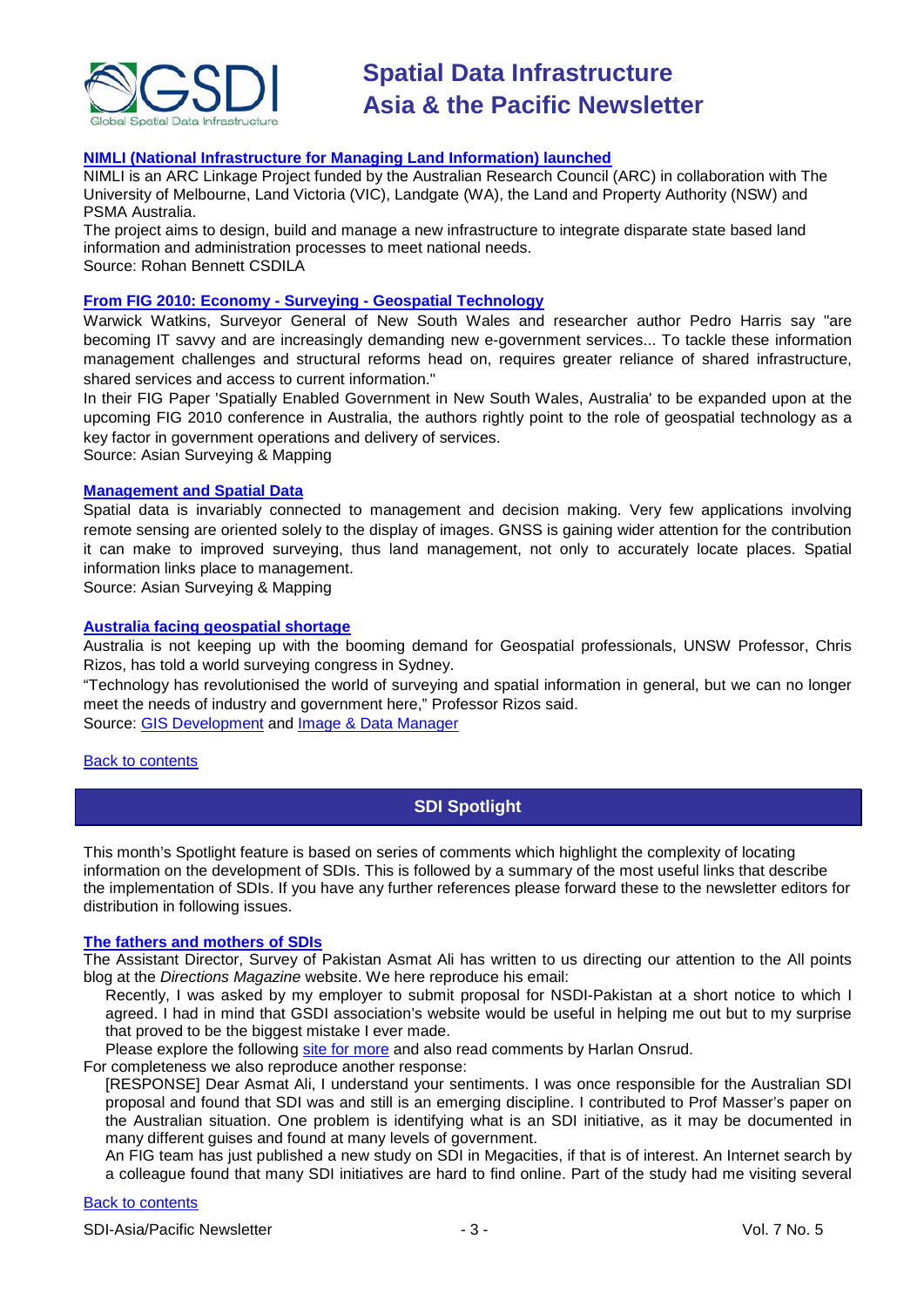

cities and talking with senior administrators. The problems they experience in finding and using spatial data is indicative of the broader problem found in most jurisdictions. See<http://www.fig.net/pub/figpub/pub48/figpub48.pdf>

#### Which elicited this response from Asmat Ali:

Thanks for such nice reply as well as link to valuable document. I fully agree to your statement, "SDI was and still is an emerging discipline". I would also like to add, rationale for SDI development vary from nation to nation and region to region such as Europeans are more focusing on environment where as countries like Pakistan are supposed to cater for food and fuel, in other words natural resources management. That's why I have been emphasizing this aspect in my research,

[Spatial Data Infrastructure for Land Administration in Pakistan](http://www.fig.net/pub/vietnam/papers/ts01d/ts01d_ali_3571.pdf) [What does Spatial Data Infrastructure mean to Pakistan?](http://www.gsdi.org/gsdiconf/gsdi11/papers/pdf/2.pdf)

In the beginning, though I was alone in the spatial domain of Pakistan to talk exclusively about rationale and needs for SDI-Pakistan (Pls, see your referred document, p.79) but now many are accompanying me including politicians and head of NMOs. I would admit, both of these have different views about SDI-Pakistan similar to researcher community. Presently, I am in the process of writing a paper and hope that would be published in GSDI-12 proceedings, to convince Pakistani politicians about SDI-Pakistan.

I am happy indeed to see that FIG has started to publish valuable documents and giving open access to such documents. At the same moment, I feel, there should be close collaboration among bodies such as FIG, GSDI and UNSDI etc. As FIG owns practitioners who are more aware of ground realities, GSDI is dominated by academia and research institutions that are contributing towards capacity building, generating new knowledge and promoting SDI concept where as UNSDI can bring funding more easily. Asmat Ali

<span id="page-3-0"></span>[Back to contents](#page-0-0)

### **GIS Tools, Software, Data**

#### **GEO and GEOSS?**

The Group on Earth Observations (or GEO) is coordinating international efforts to build a Global Earth Observation System of Systems (GEOSS). This emerging public infrastructure is interconnecting a diverse and growing array of instruments and systems for monitoring and forecasting changes in the global environment. This "system of systems" supports policymakers, resource managers, science researchers and many other experts and decision-makers. Source: [Group on Earth Observations](http://www.earthobservations.org/)



#### **MapSys - [the Philippines' first real, fully automated parcellary mapping system online](http://www.mapsys.ph/)**

Philippines's first fully-automated web GIS parcellary mapping service at [http://www.mapsys.ph,](http://www.mapsys.ph/) has been launched. It was the project of the Chamber of Real Estate and Builders' Associations (CREBA). Now, locating and determining the classification or attributes of a piece of land anywhere in the Philippines would not be a problem. The MapSys web service generates an accurate lot plan and information-packed vicinity map for any parcel of land in the country. The information can be downloadable via Internet. Source: mb.com.ph [Thankyou to Wonkug Baek for this item]

#### **Radar Remote Sensing: Monitoring Ground Deformations and Geohazards from Space**

**TEWKSBURY LECTURE:** Thursday 8<sup>th</sup> April 2010, University of Melbourne

Professor Xiaoli Ding, Chair Professor of Geomatics & Head of Land Surveying, Geo-Informatics, The Hong Kong Polytechnic University

The earth's surface undergoes various forms of small and large scale deformation, which is often associated with such geohazards as subsidence, earthquakes and landslides. Space-borne interferometric synthetic aperture radar (InSAR) is one of the most powerful technologies for measuring large-area ground deformation. This presentation reviews the development of space-borne InSAR and discusses its application to the measurement and monitoring of ground surface deformation and geohazards.

Professor Xiaoli Ding has graciously permitted the newsletter to make [his presentation \(PowerPoint\)](http://www.csdila.unimelb.edu.au/SDI_APstore/Tewkesbury.ppt) (66 mB) available. Also available as a smaller [PDF download](http://www.csdila.unimelb.edu.au/SDI_APstore/Tewkesbury.pdf) (7.5 mB).

#### [Back to contents](#page-0-0)

SDI-Asia/Pacific Newsletter  $\overline{a}$  - 4 -  $\overline{a}$  - Vol. 7 No. 5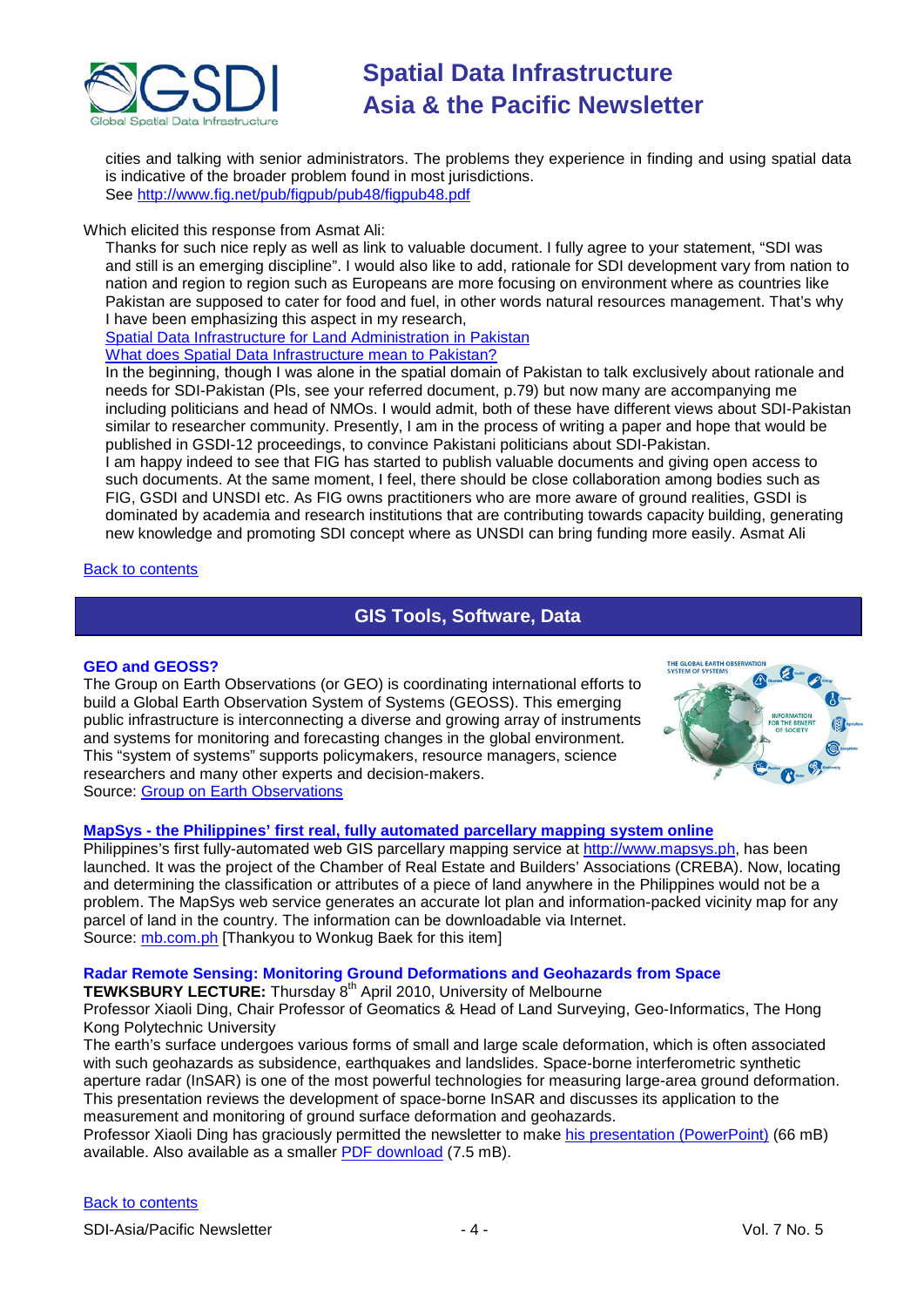

#### **Tree-cover mapping in South-East Asia**

The European Commission Joint Research Center (JRC) Institute for Environment and Sustainability (IES) produced draft tree-cover maps for circa 160 sample sites for continental Southeast Asia for the years 1900 and 2000. These first maps provided the basis for remote sensing experts from this region to produce validated products. All sample sites were validated during a workshop organised by the IES (with participation of the FAO) from 1-12 February 2010. The results will be used for the IES regional estimates of forest cover and forest cover change. Participants, including local experts from Cambodia, Laos, Myanmar, Thailand and Vietnam and FAO staff from the Remote Sensing Survey project, expressed their interest in the IES methodology and specifically in the software tools developed by the IES for the validation of mapping results. The event was held on the premises of the UNEP Regional Resource Centre for Asia and the Pacific located at the Asian Institute for Technology (AIT) at Pathumthani, Thailand.

Source: IES Monthly Report, February 2010

#### **[Land for Taiwan Education Database System on WebGIS](http://www.supergeotek.com/Library_2_201004_3.aspx)**

For improving the efficiency of land use and management, the Taiwan Ministry of Education planned to establish a WebGIS platform to completely integrate the data of LEFP, including cadastre, affiliated buildings, lease, occupancy, rental, scene photos, transfer, etc. The personnel can hence utilize and share the data easily via WebGIS, which would facilitate effective use and management of the lands. Therefore, the good intentions of LEFP could be put into practice and benefit more students. Source: [Asian Surveying & Mapping](http://asmmag.com/news/land-for-taiwan-education-database-system-on-webgis-) and SuperGeo

#### **[Marine biologists to map threatened fish species \(Australia\)](http://www.coffscoastadvocate.com.au/story/2010/04/09/be-a-devil-take-part-in-a-survey/)**

Underwater researchers plan to dive reefs around the Solitary Islands for the first time, mapping threatened and protected fish species, surveying waters between Tweed Heads and Port Macquarie. Marine biologists from Southern Cross University and Coffs Harbour's National Marine Science Centre hope to collect information on where these important marine species are found.

Source: [GIS News](http://gisdevelopment.net/news/viewn.asp?id=GIS:N_pblfxymjci) & the *Coffs Coast Advocate*

#### **[Google Earth showcases oceans](http://www.torontosun.com/news/world/2010/04/08/13511331.html)**

The 3-D global mapping system, made up of satellite images, is sinking its feet into the oceans as well. Now all Google Earth users can see maps of the world's oceans and videos, photos and narrative from the world's leading scientists and media sources to bring them to life. Google Oceans officially launched last year as a separate feature, but is now part of Google Earth.

Source: [GIS News](http://gisdevelopment.net/news/viewn.asp?id=GIS:N_ctubvnpjwz) & the *Toronto Sun*

**[Unmanned Aerial Vehicles](http://asmmag.com/news/is-a-uav-coming-to-your-neighborhood-)** (UAV) are becoming increasingly popular. While most applications are oriented toward military projects and operations, it is becoming apparent that UAVs role could evolve to include data gathering from non-military environments also.

UAVs offer several advantages from a cost perspective. They can also provide more frequent results. However, privacy issues for non-military applications have not been fully resolved as yet and safety concerns are also considerations.

[SPECIM, Spectral Imaging Ltd](http://www.specim.fi/) of Finland recently launched a new hyperspectral sensor. "Current hyperspectral imagers are either bulky with good performance, or compact, with only moderate performance. With the introduction of the new M Series, SPECIM overcomes these drawbacks, and offers clients in defense, security and industrial applications an off-the-shelf hyperspectral sensor that out performs all other sensors in the market." says Timo Hyvärinen, Managing Director of SPECIM.

[Vexcel,](http://www.microsoft.com/ultracam/en-us/default.aspx) a Microsft company has been operating several digital mapping cameras that provide high resolution imagery for a number of years. The imagery is also handled through the ULTRAMap software now provided by the company.

Digital cameras capable of providing high resolution imagery are a growth market and as citizens demand more up-to-date information, we are likely to see them applied to a broader range of applications. Source: Asian Surveying & Mapping

#### **[Google releases satellite images of China quake damage](http://www.google.com/hostednews/afp/article/ALeqM5hquKrbmjfX03H8bvcsbIYHWVV7XA)**

Google released satellite imagery on Monday of the devastation from last week's earthquake which killed more than 2,000 people in northwest China.

The imagery, available on Google Earth, the Internet giant's online mapping product, included a before-andafter picture of a city heavily damaged by the 6.9-magnitude quake in Qinghai province on Wednesday.

#### [Back to contents](#page-0-0)

SDI-Asia/Pacific Newsletter  $\overline{5}$  - 5 -  $\overline{5}$  - Vol. 7 No. 5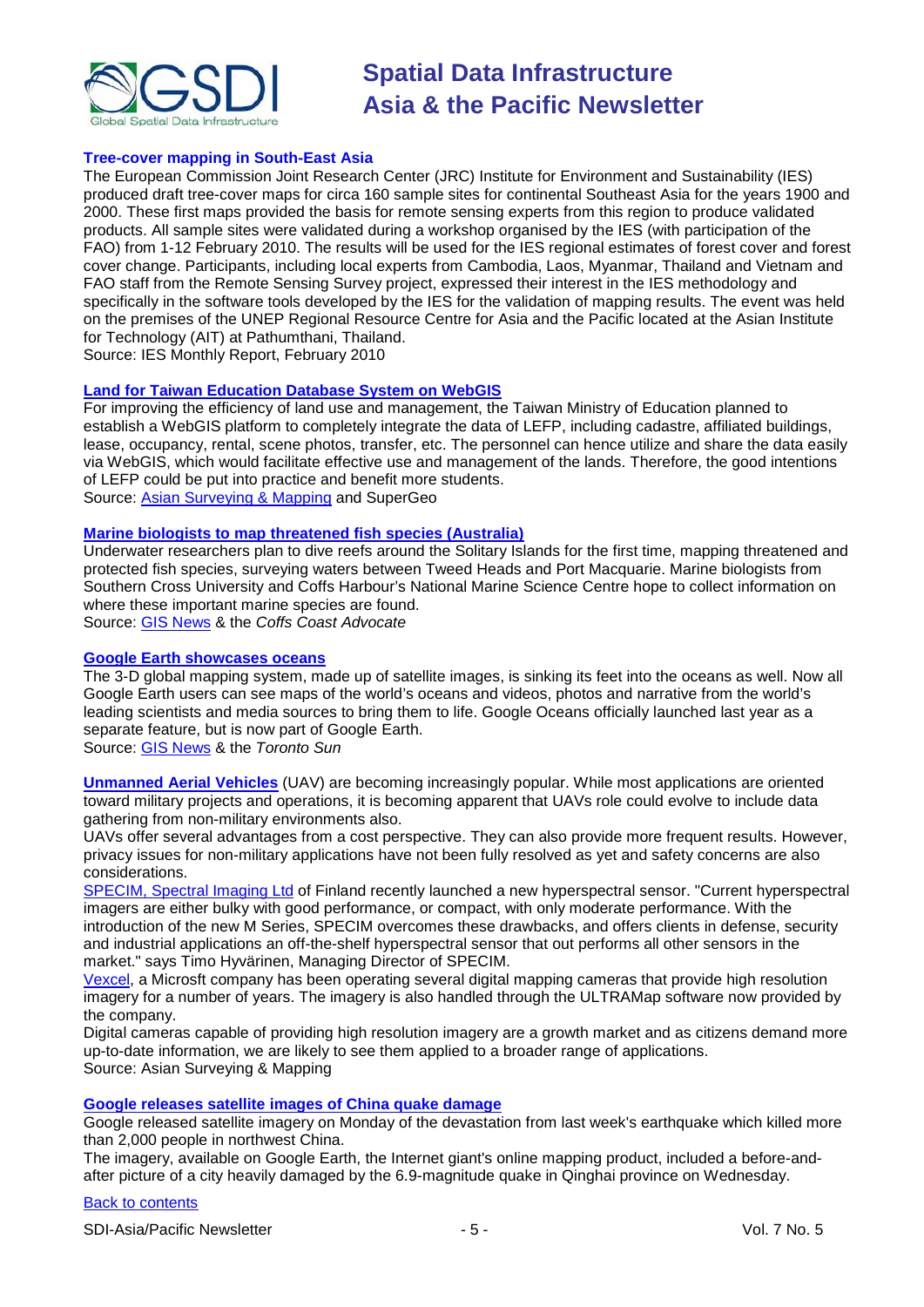

Source: [Asian Surveying & Mapping](http://asmmag.com/news/google-posts-before-and-after-satellite-images-of-china-quake) and Google News

See also **[Nasa drone embarks on science flights](http://news.bbc.co.uk/2/hi/science/nature/8620742.stm)** (includes 3 minute video)

An unmanned aircraft, operated by Nasa, has successfully started flying scientific research missions over the Pacific Ocean. The Global Hawk drone is a robotic plane that is designed to stay up in the air at very high altitudes for an extended period of time. Nasa has acquired three of the aircraft from the United States Air Force, which used the planes for military surveillance work.



Source: [V1 Media "Spatial Sustain" blog](http://vector1media.com/spatialsustain/nasas-global-hawk-now-flying-for-science.html) & BBC News

#### **[Geospatial Education and Research](http://www.gisdevelopment.net/ezine/weekly/apr1210.htm)**

Our lead stories provide an interesting snapshot of the burgeoning opportunities in the geospatial field. China's geospatial market is set to boom at US\$14.6 billion a year. In contrast, the availability of trained GIS professionals is a source of worry. This is the situation after 200 universities have set up GIS related courses since 1998 in China. This story may be about China but my feeling is that this is true for most Asian countries and perhaps to a lesser extent to the Americas and Europe as well.

Source: GIS Development editorial (April 12) by Prof Arup Dasgupta & [People's daily Online](http://english.peopledaily.com.cn/90001/90776/90882/6940612.html)

#### **[GIS industry on fast track in China](http://english.peopledaily.com.cn/90001/90776/90882/6940612.html)**

The output value of the geographic information industry has been expected to reach CNY 100 billion (about 14.6 billion USD) this year, according to China Association for Geographic Information System (CAGIS). Source: [GIS Development](http://beta.gisdevelopment.net/index.php?option=com_content&view=article&id=17236%3Agis-industry-on-fast-track-in-china&catid=67%3Abusiness-general&Itemid=1) (April 12) & People's Daily (China)

#### **'Land Administration Domain Model' or 'Harmonized Data Model'**

Any framework for organizing land information at a national or regional level requires a data model. A data model is a mathematical or conceptual construct for representing geographic objects, usually within a computer. In the realm of land information management the 'Land Administration Domain Model' is the most recognizable data model. It has been under development since the early 2000s and is championed by Peter van Oosterom and his energetic Dutch and FIG Commission 7 colleges. … Source: [University of Melbourne 'NIMLI' blog](http://blogs.unimelb.edu.au/nimli/2010/04/07/land-administration-domain-model-or-harmonized-data-model/) (April 7)

#### **[Heat mapping feature available in SpatialStream](http://www.pr.com/press-release/224354)**

Digital Map Products (DMP) announced the addition of dynamic heat mapping capability to its SpatialStream spatial development platform. Through the heat mapping capability in SpatialStream, spatial developers can easily integrate this data visualisation tool into their applications to more effectively display large data sets. Source: PR.com Press Release

#### **[Tsunami Alert System to be Ready by 2011](http://www.thejakartapost.com/news/2010/04/17/tsunami-alert-system-be-ready-2011.html)**

The 28 countries bordering the Indian Ocean will form a joint tsunami alert network in 2011, which will compliment and eventually replace the current warning systems operated by the United States and Japan. Representatives from the 28 countries held a three-day conference recently in Banda Aceh, Nanggroe Aceh Darussalam, to discuss combining their respective tsunami early warning systems into a regional network. Source: [Asian Surveying & Mapping](http://asmmag.com/news/tsunami-alert-system-to-be-ready-by-2011) & the Jakarta Post

#### **Pictometry Online**

AAM has introduced hosted imagery and spatial tools for major urban areas of Australia and New Zealand, Pictometry Online. It is software and data as a service, which can be used to view one's project site from any angle, providing new capabilities for confirmation of property value and site assessment that includes accurate measurements, all from one's desktop The hosted solution allows professionals to safely visit and measure difficult to access areas of roofs, buildings, natural hazards and roads. This new source of information and tools will provide cost reductions in field work and related tasks. This

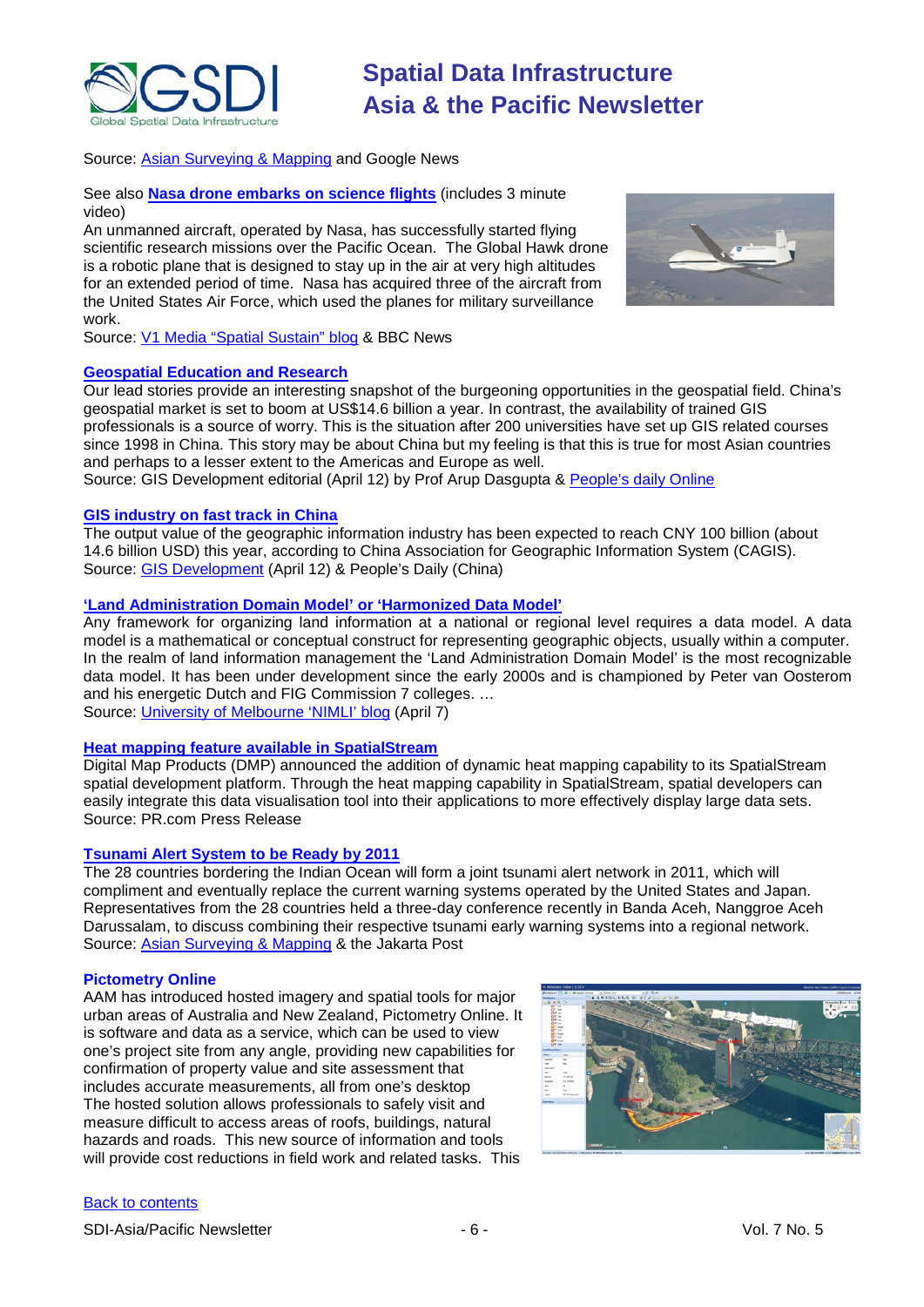

hosted tool is currently being used by strategic planners, valuers, emergency service personnel, insurance analysts, surveyors, traffic planners, GIS analysts and asset managers. Sourc[e: AAM](http://www.aamgroup.com/products/pictometry-online.cfm) [thanks to Wonkug Baek for this item]

#### **Ships to be Tracked [on Great Barrier Reef](http://www.adelaidenow.com.au/news/breaking-news/ships-to-be-tracked-on-great-barrier-reef/story-e6frea7l-1225855138374)**

ALL ships passing southern parts of the Great Barrier Reef will be forced to report positions and be tracked by satellite from July next year under a new proposal. The Australian Maritime Safety Authority (AMSA) advice follows the grounding of the *Sheng Neng I* coal carrier this month on Douglas Shoal, outside the current mandatory reporting zone.

Source: [Asian Surveying & Mapping](http://asmmag.com/news/ships-to-be-tracked-on-great-barrier-reef) & [www.AdelaideNow.com.au](http://www.adelaidenow.com.au/)

**[Tree rings map 700 years of Asian monsoons:](http://www.nature.com/news/2010/100422/full/news.2010.196.html)** Historical rainfall across the region documented for the first time.

Source: [Asian Surveying & Mapping](http://asmmag.com/news/tree-rings-map-700-years-of-asian-monsoon) and NatureNews.com

#### **Land use data available online in New-Zealand**

New Zealanders will now be able to download the latest land use data following the completion of a major mapping exercise by the Ministry for the Environment. The integrated Land Use Map (LUM), which provides an in-depth snapshot of land use in New Zealand from 1990-2008, has been produced as part of the Land Use and Carbon Analysis System (LUCAS). LUM was derived from satellite imagery provided to government agencies as a result of an all-of-government licence negotiated by the Ministry for the Environment. The data is available now for electronic download from [<www.koordinates.com>](http://www.koordinates.com/) a geospatial data distribution site. Source: [ScoopNews](http://www.scoop.co.nz/stories/PO1004/S00254.htm) (NZ) [thanks to Wonkug Baek for this item]

#### **[Turkish underwater terrain to be mapped](http://www.abc.net.au/news/stories/2010/04/23/2881338.htm?section=justin)**

A New South Wales (NSW) archaeological team will be heading to Turkey next month to carry out the first large-scale mapping of the underwater area off Gallipoli. The team is also hoping to find military relics like the remains of small boats, ammunition and what is left of battlefield jetties. Source: [GIS Development](http://beta.gisdevelopment.net/index.php?option=com_content&view=article&id=17385%3Aturkish-underwater-terrain-to-be-mapped&catid=47%3Aproduct-surveying-mapping&Itemid=1) & ABC News

#### **[OneMap connects everyone in Singapore](http://www.todayonline.com/Singapore/Singaporeroundup/EDC100401-0000087/OneMap-to-connect-everyone-in-Spore)**

OneMap is a part of the Sg-Space geospatial initiative by the Singapore Land Authority and the Infocomm Development Authority. Parents can use the SchoolQuery service to find out if they stay within a kilometre or two of a certain primary school. Birdwatchers can tap the Nature Society of Singapore's efforts to map out where types of wild species can be found here. These are some services offered on OneMap, the newlylaunched common map platform for public agencies. It can also be used by individuals, business or community groups that have information or innovative applications to add. For instance, a local community can create its own kampung Web portal, using the OneMap platform where residents can contribute information on their neighbourhood food, shops and recreation. Businesses can also tap it to provide services to consumers or other businesses.

Source: Today Online [thanks to Wonkug Baek for this item]

#### **[Establishing GIS in Philippines government units](http://www.pia.gov.ph/default.asp?m=12&r=&y=&mo=&fi=p100426.htm&no=56)**

The National Economic and Development Authority (NEDA) has urged all Local Government Units to prioritise establishing their own Geographic Information System (GIS) to mainstream disaster risk reduction in planning. Regional Director Milagros A. Rimando said the Regional Geographic Information Network (RGIN) aims to establish a more systematic and organised sharing of geographically referenced information. She said the geographic information from the different municipalities will be incorporated to the information available to the RGIN.

Source: Philippines Information Agency (PIA) [thanks to Wonkug Baek for this item]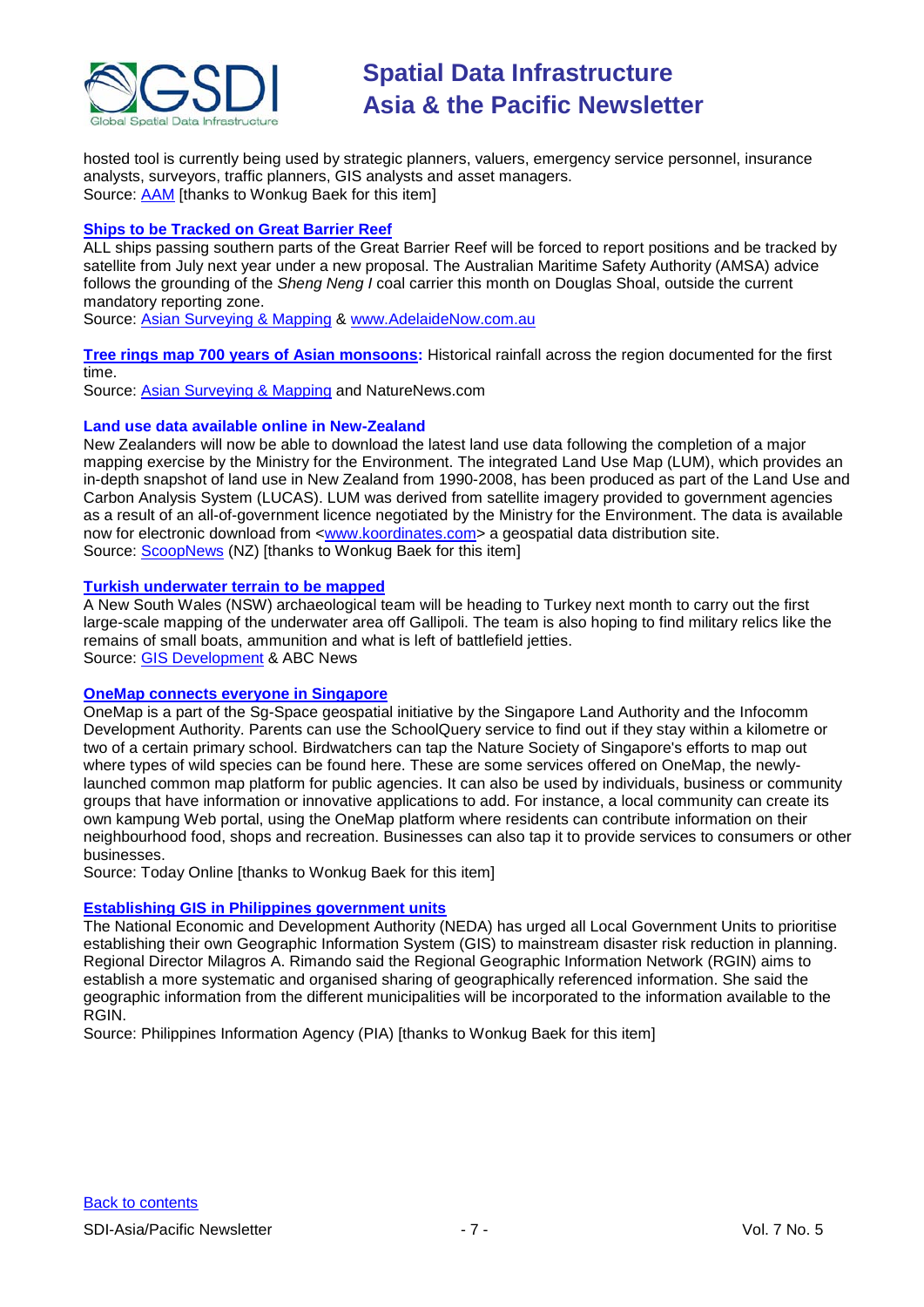

#### **News from abroad**

<span id="page-7-0"></span>*"This section has been included to highlight some of the developments happening outside the region which demonstrate SDI in action.*

### **[After a 20-Year Mapping Effort, Hoping to Save Dozens of Native](http://www.nytimes.com/2010/04/03/nyregion/03flora.html?hpw)  [Plants](http://www.nytimes.com/2010/04/03/nyregion/03flora.html?hpw)**

American colonists once watched for the spring bloom of the Nantucket shadbush, a sign that it was warm enough to bury the winter's dead.

Today, that shadbush and dozens of other flora native to the New York region face extinction, a result of urban development and the encroachment of invasive plants from foreign lands, scientists from the Brooklyn Botanic Garden report.



Hoping to revive the plants, the scientists recently completed a [20-year project](http://www.bbg.org/sci/nymf/) mapping species in every county within a 50-mile radius of New York, providing detailed information on the health of more than 15,000 native and nonnative species.

Source: *New York Times* & New York Metropolitan Flora Project

#### **ESA and ITC to jointly supervise African water projects**

European Space Agency (ESA) and the Institute for Geo-information Sciences and Earth Observation (ITC) will be jointly working on the Tiger-II initiative. The programme involves using satellite imagery to tackle water problems in the African continent and to improve water management practices. ESA has recently selected twenty-two projects for the programme. The first Tiger initiative resulted from the Sustainable Development Summit in Johannesburg in 2002. The programme was run from 2005 to 2009. In the Tiger I programme, data from ESA earth observations were used by local African organisations for water quality monitoring, groundwater mapping and for investigating the impact of irrigation on agriculture. The Tiger II programme is a follow-up to the initial project. One of its most important goals is to promote the further development of scientific skills on the African continent. All projects will be implemented by local African organizations. ESA will provide the Earth observation data free of charge and will invest in knowledge transfer. Universities, institutes and water authorities will be able to learn how best to use the earth observation data. ITC will also provide training for twenty selected project organisations in the second phase of the Tiger programme (2010-2012). In addition, it will serve as a bridge between the African organizations and research institutes worldwide.

Tiger is an international initiative that contributes to carrying out the strategy of the Group on Earth Observations (GEO). It receives support from UNESCO, the Canadian Space Agency, the European Space Agency and is endorsed by the African Ministerial Council on Water (AMCOW).

Source: **ITC** [thanks to Wonkug Baek for this item]

#### **[OS OpenData launched](http://www.ordnancesurvey.co.uk/oswebsite/media/news/2010/April/OpenData.html) (Great Britain)**

Ordnance Survey has launched OS OpenData, an online portal providing free and unrestricted access to a large range of mapping and geographic information (GI). It allows users to download a wide range of mapping and geographic information for free reuse direct to their computers, view maps and boundary information for the whole country and develop web-map applications using Ordnance Survey's OS OpenSpace API (Application Programming Interface). Users can download data at [www.ordnancesurvey.co.uk/opendata.](http://www.ordnancesurvey.co.uk/opendata) Source: [GIS News](http://gisdevelopment.net/news/viewn.asp?id=GIS:N_kselhdxqmj&Ezine=apr0510§ion=News) & Ordnance Survey News Release

#### **[Arctic coastal nations agree on seabed mapping](http://news.yahoo.com/s/afp/20100329/wl_afp/canadaarctictalks)**

Arctic coastal states have agreed to work more closely to map the Arctic seabed, regulate polar shipping, respond to accidents and safeguard the region's fragile environment. Source: [GIS News](http://beta.gisdevelopment.net/index.php?option=com_content&view=article&id=17249%3Aarctic-coast-nations-agree-on-seabed-mapping&catid=47%3Aproduct-surveying-mapping&Itemid=1) & Yahoo! News

#### **[Tanzania keen on surveying its borders](http://thecitizen.co.tz/news/4-national-news/1261-some-of-tanzanias-borders-have-been-moved)**

The Ministry of Lands, Housing and Human Settlement Development, Tanzania, is planning to survey the country's borders. The move follows information that there were relocations of beacons on the borders with some neighbouring countries. The ministry's permanent secretary, Patrick Rutabanzibwa, told the Public Accounts Committee (PAC) that the government was aware of the problem and was working hard to solve it. Source: [GIS News](http://gisdevelopment.net/news/viewn.asp?id=GIS:N_qpgzevcsmj) & *The Citizen* (Tanzania)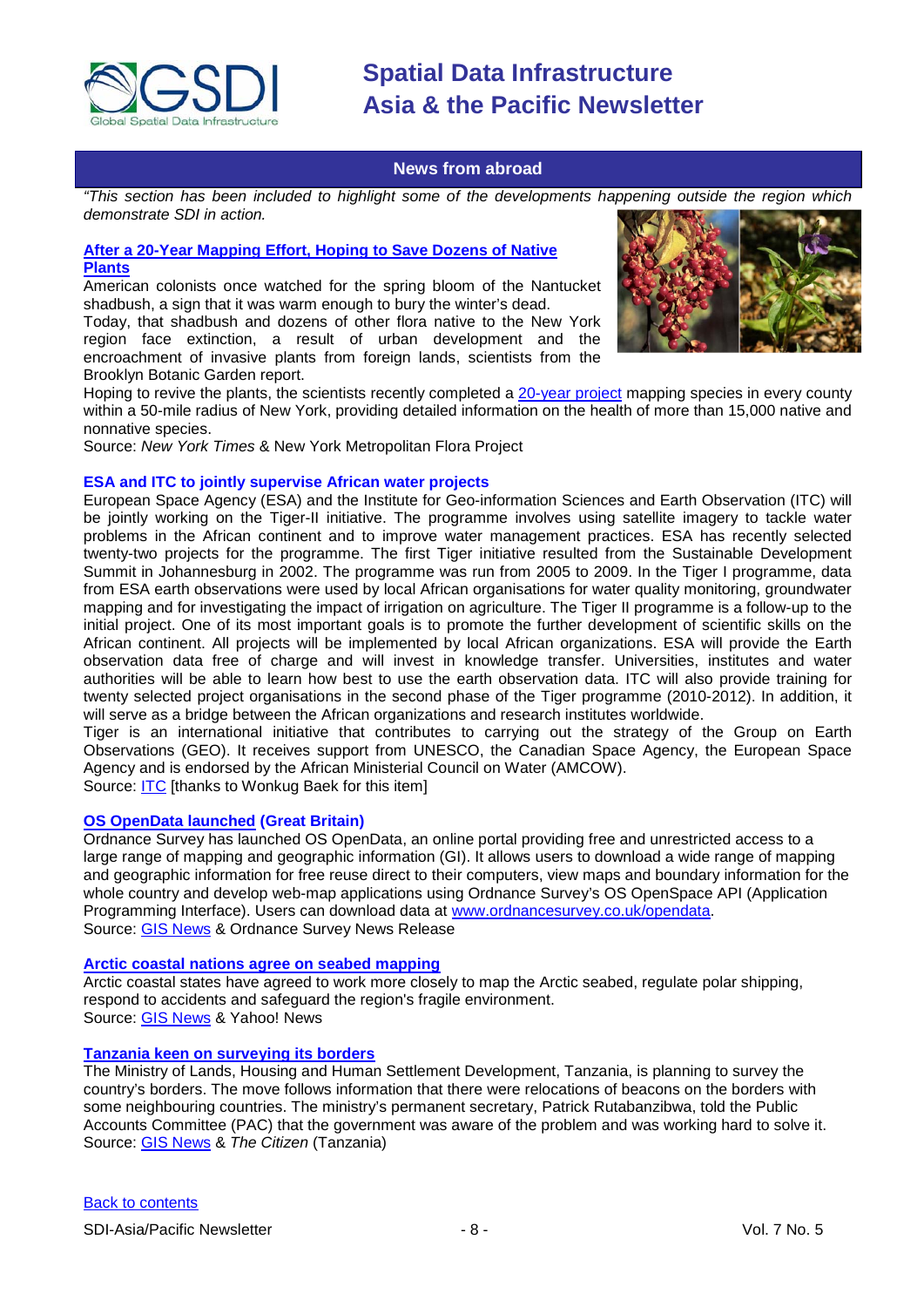

#### **[New human fossils found by satellite imagery](http://www.readwriteweb.com/archives/scientist_uses_google_earth_to_find_ancient_ancest.php)**

An anthropology professor from South Africa has used Google Earth (satellite imagery) to find a new human ancestor. He found two partial skeletons, dating between 1.78 and 1.95 million years ago, that belong to the species now known as *Australopithecus sediba*.

Source: [GIS News](http://gisdevelopment.net/news/viewn.asp?id=GIS:N_gcfnjdyzxr) & [www.readwriteweb.com](http://www.readwriteweb.com/)

Meanwhile, Google has put together an [interesting list](http://sites.google.com/a/pressatgoogle.com/hominid/discoveries) of discoveries made with Google Earth's satellite imagery.

#### **[3D Laser Mapping scans glacial terrains](http://www.themarketingedge.org/news20102.html) (Great Britain)**

The latest laser scanning and remote controlled aircraft technology are to be used to monitor glaciers where unstable slopes and rock falls are a continual threat. A special long range scanner, capable of measuring tiny movements over a 2km range, is being supplied by 3D Laser Mapping for the research by the University of Northumbria. Scan data will be used to help create 3D maps using low level aerial photographs captured by an Unmanned Aerial Vehicle (UAV).

Source: [GIS News](http://gisdevelopment.net/news/viewn.asp?id=GIS:N_jerzofiplc) & the Marketing Edge News

#### **[GIS for risk assessment only in a few EU countries](http://www.enpi-info.eu/mainmed.php?id=21173&id_type=1&lang_id=450)**

The EU-funded programme for Prevention, Preparedness and Response to Natural and Man-made Disasters (PPRD South) has reached the conclusion that GIS for civil protection is used mainly for managing assistance and only in a few countries for risk assessment.

Source: [GIS News](http://gisdevelopment.net/news/viewn.asp?id=GIS:N_vqsmuhpwbr&Ezine=apr0510§ion=News) & [www.Enpi-info.eu](http://www.enpi-info.eu/)

#### **[Ordnance Survey Ireland unveils MapGenie](http://www.irishtimes.com/newspaper/breaking/2010/0330/breaking29.html)**

MapGenie, a new online mapping service, has been unveiled by Ordnance Survey Ireland (OSI). It will provide online access to the most complete and highest quality map data available for Ireland at a range of scales from OSI and Land and Property Services Northern Ireland (LPS) geodatabases through an all-Ireland web mapping service. It will allow users to connect directly from their desktop to provide easy and instant access to premium map data at a variety of scales for the entire island of Ireland. OSI will house all map information and it will update customers' view of map data as the database is expanded.

Built on industry standards, MapGenie will operate across browsers and operating systems and may be used with or to supplement existing web-based applications built around Google Maps or Microsoft Bing interfaces. A number of public and private sector organisations already use MapGenie in its prototype form. Source: [GIS News](http://gisdevelopment.net/news/viewn.asp?id=GIS:N_ekcoimwlfn&Ezine=apr0510§ion=News) & the *Irish Times*

#### **[Satellite-based monitoring of Russian Arctic seas](http://www.scanex.ru/en/news/News_Preview.asp?id=n9743192)**

On behalf of the Atomflot Federal State Unitary Enterprise, ScanEx RDC will conduct collection and processing of radar data on the ice situation in the Northern Sea-route and non-Arctic freezing seas of Russia Source: [GIS Development Weekly](http://beta.gisdevelopment.net/index.php?option=com_content&view=article&id=17265%3Asatellite-based-monitoring-of-russian-arctic-seas&catid=52%3Aapplication-natural-resource-management&Itemid=1) & ScanEx Press Release

#### **[Scientists fix GPS on pigeons to analyse leadership](http://uk.reuters.com/article/idUKTRE6364AL20100407)**

British scientists have strapped tiny GPS systems to pigeons to analyse the way bird flocks change direction and stay together in a study they hope will also give clues to human collective behaviour. Researchers from Britain and Hungary used GPS backpacks to record the flight paths of individual pigeons and then analysed interactions between the birds. Source: [GIS News](http://beta.gisdevelopment.net/index.php?option=com_content&view=article&id=17264%3Ascientists-fix-gps-on-pigeons-to-analyse-leadership&catid=74%3Amiscellaneous-research&Itemid=1) & Reuters (UK) News Agency





#### **[Geospatial tool to monitor penguins](http://www.mobileepiphany.com/penguins)**

A small group of researchers under the direction of Dr. Dee Boersma, Professor of Biology at the University of Washington, is following individual penguins, monitoring the Magellanic penguin colony and developing the data needed to plan effective conservation efforts, as well as to try and understand the importance of penguins as indicators of global climate change and the health of the

environment. Source: [GIS News](http://beta.gisdevelopment.net/index.php?option=com_content&view=article&id=17251%3Ageospatial-tool-to-monitor-penguins&catid=78%3Amiscellaneous-policy&Itemid=1) & Mobile Epiphany

**[SPRING as you have never seen it before!](http://www.infoterra.co.uk/news-spring.php) (dynamic animated map) Source: [InfoTerra Press Release](http://www.infoterra.co.uk/pdfs/Infoterra-Spring_v1.pdf)**



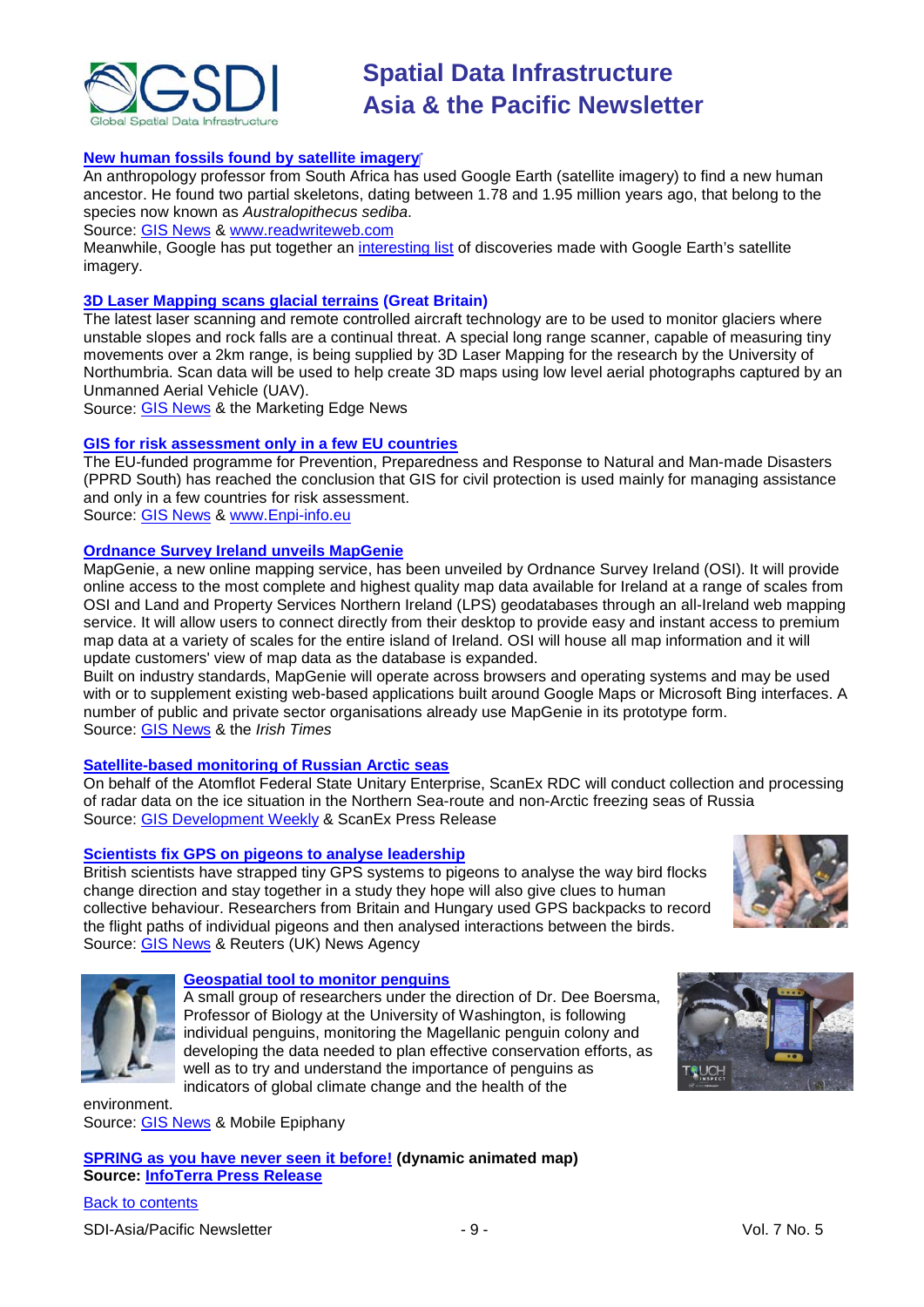

#### **[Website on America's submerged lands launched](http://soundwaves.usgs.gov/2010/03/pubs.html)**

A new Web site, [Maps of America's Submerged Lands,](http://woodshole.er.usgs.gov/data/submergedlands/) is a map-based portal to maps with digital data produced by the United States Geological Survey (USGS) Coastal and Marine Geology Program. The site provides links to published USGS maps, reports and digital data that depict the bathymetry, surficial geology and (or) subsurface structure of submerged areas over a wide range of scales. The digital data are available as shape files, images, or grids in GIS format.

Source: [GIS News](http://beta.gisdevelopment.net/index.php?option=com_content&view=article&id=17258%3Awebsite-on-americas-submerged-lands-launched&catid=49%3Aproduct-data&Itemid=1) & [USGS](http://woodshole.er.usgs.gov/data/submergedlands/)

#### **[U.S. NOAA Launches Marine Mapping Tool](http://www.noaanews.noaa.gov/stories2010/20100330_mapping.html)**

National Oceanic and Atmospheric Administration's (NOAA) National Marine Protected Areas Center has created a new interactive online mapping tool that allows users to view boundaries and access data for more than a thousand marine protected areas (MPAs) in the United States. MPAs are conservation areas that include the marine environment, such as some national parks and national wildlife refuges, national marine sanctuaries and similar areas managed by state, local and tribal governments. The mapping tool allows users to view all the MPAs in a specific location or across an entire region, as well as search for specific attributes, including conservation purpose, managing agency and level of protection, among others. Data for the mapping tool comes from the newly updated MPA Inventory, a comprehensive database on existing US MPAs. Originally launched in June 2008, the inventory contains a range of information on each of the 1,637 protected areas established or managed by federal, state, or territorial agencies or programmes. Data was collected from most management agencies and programmes and is updated as of January 2010. The mapping tool can be accessed at [<www.mpa.gov/mpaviewer>](http://www.mpa.gov/mpaviewer).

Source: [NOAA](http://www.noaa.gov/index.html) [thanks to Wonkug Baek for this item]

#### **[NOAA Assists Gulf of Mexico Oil Spill Efforts -](http://response.restoration.noaa.gov/deepwaterhorizon) Updated Daily**

NOAA's Office of Response and Restoration is on-scene at the site of the BP/Transocean's Deepwater Horizon oil spill. NOAA provides scientific expertise like running oil spill trajectory models and advises on marine life and resources at risk.

Source: [NOAA](http://www.noaa.gov/index.html)

#### **[Interactive maps over Daugava and Nemunas drainage basins](http://enrin.grida.no/databasin/index_imap.cfm)** (Zapadnaya Dvina/Neman) RUSSIA

To present the DatabasiN database and the layers/information in the database, two interactive map services have been set up. You can manipulate the layers and the map view to create your own custom maps, or explore and browse the Daugava/Zapadnaya Dvina and Nemunas/Neman databases.

The maps prepared from this service can be used without any restrictions and licensing.?The developers?do appreciate if you give full credit to the DatabasiN project, and link back to the website.

For further information on the database, and the metadata/specification for individual layers, please refer to the database page.

In addition to the interactive maps, there have also been prepared a set of static map graphic files, for download and use, please refer to the maps & graphics page.

An additional service, providing value to this database, is the interactive map of water monitoring stations of two river basins in English and Russian developed by the Russian counterparts. Data on the current, maximal and minimal water levels for the last 20 days in Daugava/Zapadnaya Dvina and Nemunas/Neman and their tributaries is presented.

Thanks to Kate Lance for this item

#### **[Website to integrate geospatial information in Brazil](http://www.ibge.gov.br/english/presidencia/noticias/noticia_visualiza.php?id_noticia=1587&id_pagina=1)**

Decisions on resource planning and management, as well as the elaboration of public and private policies, will be facilitated with the introduction of the National Spatial Data Infrastructure (INDE). Users will have its access via an internet portal, the SIG Brasil. Initially, the portal will integrate geospatial data of federal institutions of the Brazilian government and will permit information visualisation and access, making it possible to mix geospatial information in the internet environment.

Source: [GIS Development](http://beta.gisdevelopment.net/index.php?option=com_content&view=article&id=17286%3Ainternet-portal-to-integrate-geospatial-information-in-brazil&catid=49%3Aproduct-data&Itemid=1) & Instituto Brasileiro de Geografia e Estatística (IBGE)

#### **Azerbaijan creating E-map base for each region**

The State Committee for Property Affairs (SCPA) of Azerbaijan is using GIS to improve the quality of services to its people regarding real estate registration and cadastre management. Electronic base of maps within administrative borders of the country's regions is being prepared with help of WCS-84 (World coordinate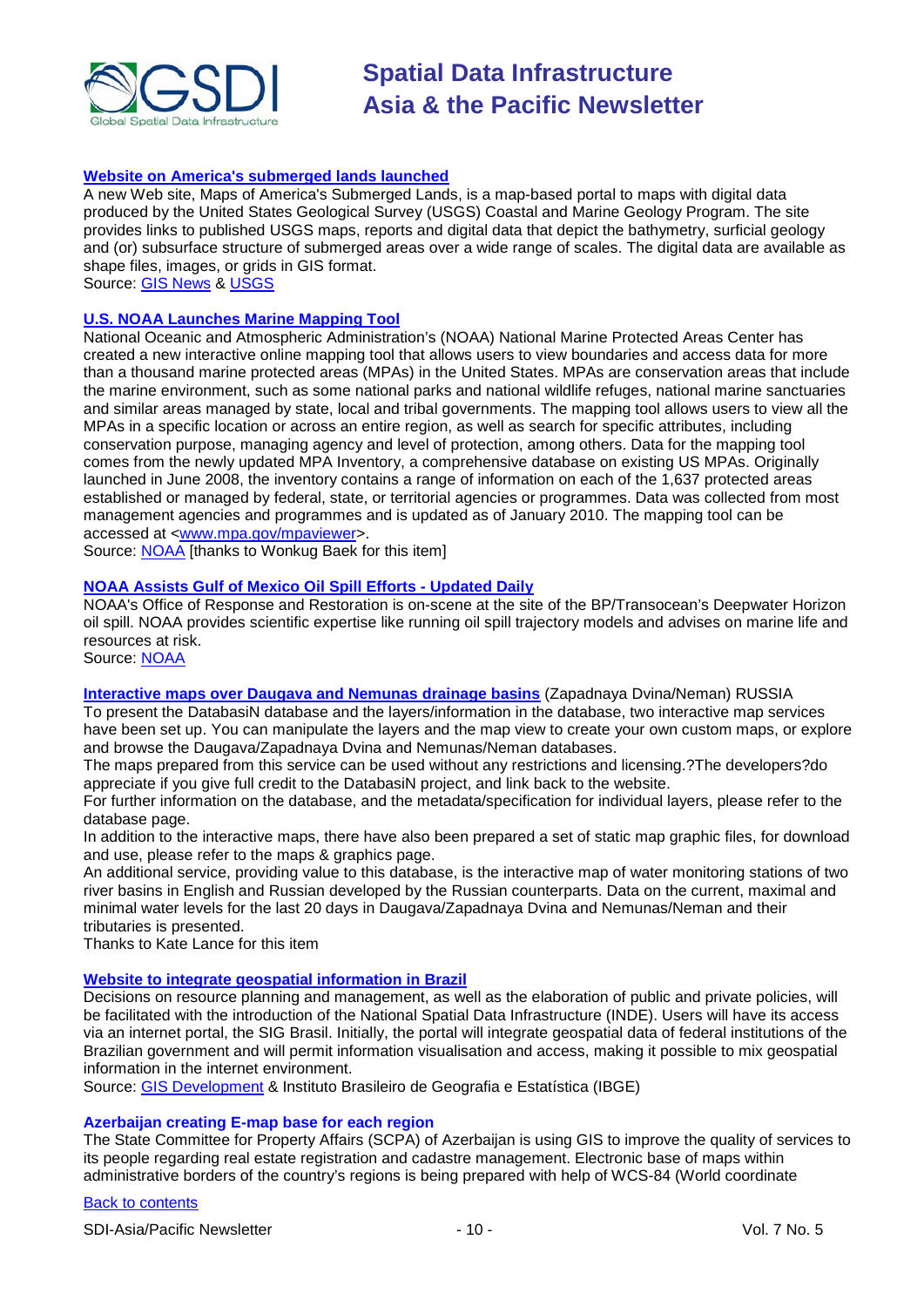

system) in projection UTM (universal transfer mercator) that is an open system of coordinates applied around the world, according to the committee. The maps also take into account cadastre information gathered in executive power organs, for example, data on property, rent, permanent use rights and restrictions. The committee believes that the role of GIS is irreplaceable when realising infrastructure and other projects. Source: [today.az](http://www.today.az/news/society/65698.html) [thanks to Wonkug Baek for this item]

#### **Saudi Arabian government to monitor Google Earth**

The Shura Council's Committee for Transport, Communication and Information Technology has revealed that the Saudi Arabian government has formed a team made up of three governmental agencies to monitor the maps offered by Google Earth and ensure that these do not include images of military sites or other sensitive areas. This was revealed after national security become a subject of concern to a number of Shura Council deputies, and they expressed fears that satellite imaging of the Earth could be used to transgress Saudi Arabia's national security.

Source: [Aawsat.com](http://aawsat.com/english/news.asp?section=1&id=20587) [thanks to Wonkug Baek for this item]

#### **[Google releases 'censorship' maps](http://www.techradar.com/news/internet/google-releases-new-government-censorship-maps-684821#ixzz0likf5jqK)**

Google has responded to complaints about its approach to privacy by releasing maps with details of government censorship requests worldwide.

Google's new tool lets users see the number of government requests that it has received from each country across the word to remove data or to get information about its users or has received court orders to remove content from YouTube or its search results.

Source: [V1 Media](http://www.vector1media.com/resources/toolbox/12607-google-releases-censorship-maps) & TechRadar News

#### **New Ocean [Mapping Robot Taps Thermal Energy for Extended Exploration](http://inventorspot.com/articles/new_thermal_charging_system_offer_infinite_life_ocean_mapping_ro_40158)**

Sourc[e: V1 Media](http://www.vector1media.com/news/headlines/12515-new-ocean-mapping-robot-taps-thermal-energy-for-extended-exploration) & InventorSpot.com

#### **U.S. Census Bureau Manages Massive Spatial Database for 2010 Census (Audio interview)**

The decennial census of the United States is a massive undertaking and maintaining the mapping products that support the effort requires managing a large Oracle Spatial database. In this interview, Nick Padfield and Stephanie Spahlinger of the Geography Division of the U.S. Census Bureau describe the process for managing the spatial data that helps them churn out maps for a variety of constituents from census enumerators to Congress. [Listen Now](http://www.directionsmag.com/article.php?article_id=3475)

Source: [www.directionsmag.com](http://www.directionsmag.com/) [thanks to Wonkug Baek for this item]

#### **[OGC forms Aviation Domain Working Group](http://www.opengeospatial.org/pressroom/pressreleases/1184)**

The Open Geospatial Consortium (OGC) announced the formation of an Aviation Domain Working Group (DWG). It will support the evaluation, advancement, operational use and validation of OGC standards within the aviation domain. It will contribute towards increasing global adoption of OGC standards and complementary standards and coordinate the technical input, when required, to support profiling or extending those standards to meet the requirements of the aviation community. Source: OGC

#### **[OGC Calls for Industry Input on Decision Fusion Standards Study](http://www.opengeospatial.org/standards/requests/67)**

The Open Geospatial Consortium (OGC®) has issued a Request for Information (RFI) to solicit industry input into the second phase of a Fusion Standards Study. Phase 2 of the study focuses on Decision Fusion. Input from the RFI will influence planning for the OGC Web Services, Phase 8 (OWS-8) Testbed. OGC also seeks to establish alliances with other Standards Development Organizations (SDOs) having standards work relevant to fusion. Decision Fusion, as described in the RFI, provides analysts an environment of interoperable services for situation assessment, impact assessment and decision support, based on information from multiple sensors and databases, e.g., multi-INT sources. The study includes recent advances such as social networking for decision fusion. Though the focus of the study is on military intelligence ("INT"), decision fusion is equally relevant to business intelligence, urban planning, and many other domains. The RFI contains a review of requirements and existing standards for decision fusion in several domains. Responses to the RFI will be reviewed during a workshop in July 2010. Responses to the RFI are requested by June 11, 2010. Source: OGC [thanks to Wonkug Baek for this item]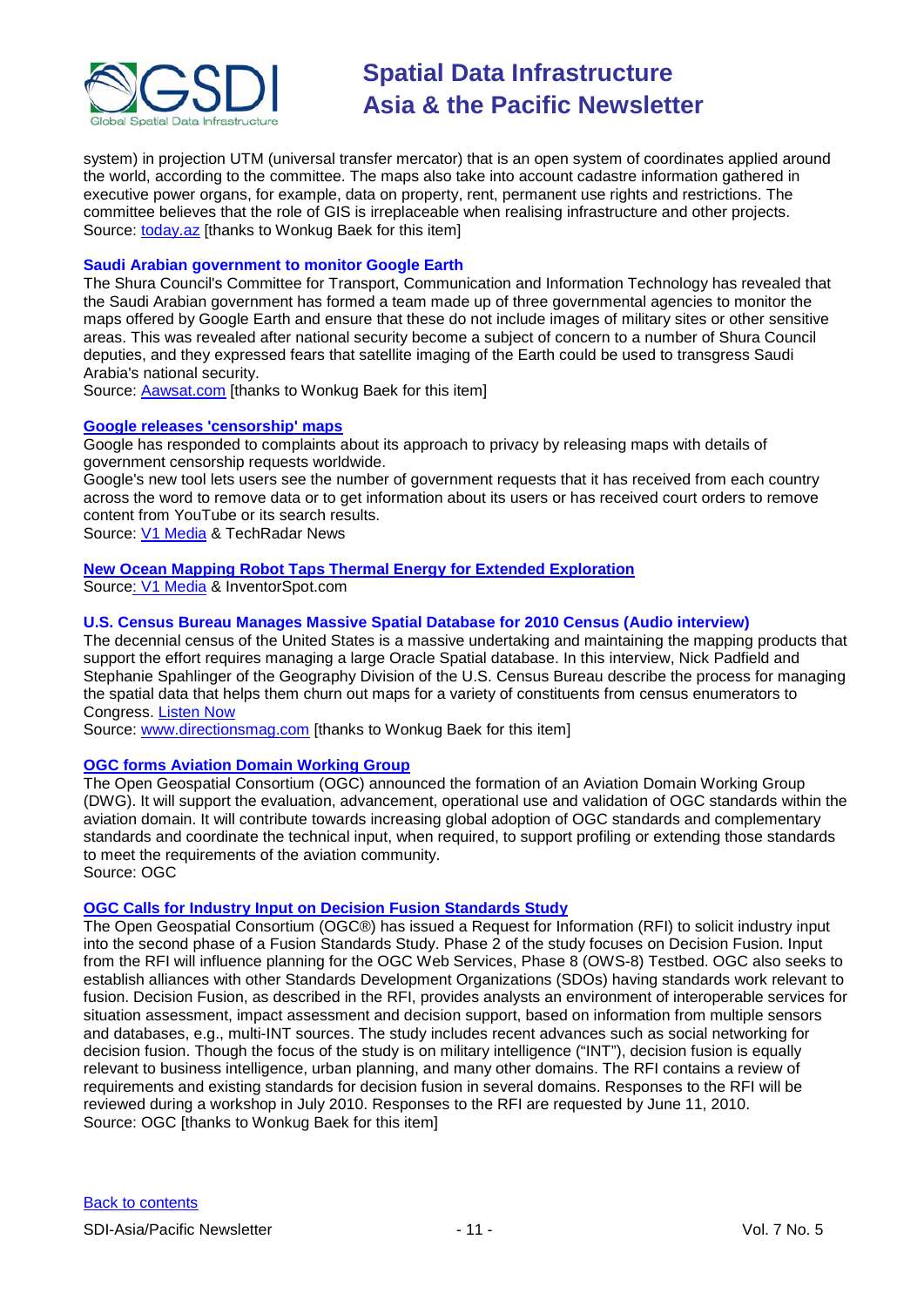

#### **[Lidar aids Iceland volcanic ash monitoring](http://www.esa.int/esaLP/SEMJTTF098G_index_0.html)**

While satellites are providing an ideal way of monitoring the cloud of volcanic ash sweeping across much of Europe recently, a ground-based network of lidar instruments has also been providing a valuable source of information to help meteorologists assess this unprecedented event.The Earlinet network of lidar stations has been closely monitoring the cloud of volcanic ash from the Eyjafjallajoekull volcano in Iceland since it started erupting on 15 April. The network, which comprises 26 different stations across Europe, uses lidar, short for 'light detection and ranging', instruments that shoot powerful bursts of light from a laser into the sky to acquire information on the physical properties of the atmosphere. As the light travels through the atmosphere, it interacts with molecules of gas, droplets of water and particles of dust or ash. Since some of the light is 'backscattered' to the instrument on the ground, it is possible to work out the distance of the 'scatterers' by differencing the time between sending and receiving the light. This method offers an excellent opportunity to monitor particles of airborne ash from the ground. For more information click here. Source: [ESA](http://www.esa.int/esaCP/index.html) [thanks to Wonkug Baek for this item]

#### **[SA, Brazil and India agree to joint satellite programme at trilateral summit](http://www.engineeringnews.co.za/article/sas-expanding-space-frontier-2010-04-30)**

At the conclusion of the fourth India Brazil South Africa Dialogue Forum (Ibsa) summit in Brasília on April 15, the leaders of the three countries – South African President Jacob Zuma, Indian Prime Minister Manmohan Singh and Brazilian President Luiz Inácio Lula da Silva – announced that they had agreed to set up a trilateral satellite programme. The programme will involve two satellites, one for Earth observation and the other for space weather and climate studies. As yet, no budget for the programme has been released. Source: **Engineering News** [thanks to Wonkug Baek for this item] See also: **[South African technology key to Ibsa satellite programme](http://www.engineeringnews.co.za/article/south-african-technology-key-to-india-brazil-south-africa-satellite-programme-2010-04-30)**

#### <span id="page-11-0"></span>[Back to contents](#page-0-0)

**Articles**

**[Geoprocessing in Spatial Data Infrastructures](http://www.vector1media.com/articles/features/12431-geoprocessing-in-spatial-data-infrastructures)** by Theodor Foerster, Bastian Schäffer and Bastian Baranski. Science, industry and administration require web-based geoinformation concerning storage, availability and processing. This trend will continue in the future as the available amount of spatial data sets increases. This is due to the availability of more detailed data acquisition techniques and improvements regarding Web technologies. Data is collected through airborne laser scanning, detailed models in 3D, billions of affordable and therefore ubiquitous geo-enabled sensors respectively devices such as smart phones equipped with GPS, as well as data acquisition by the masses (crowd-sourcing). Source: V1 Media

#### **[The science of climate change -](http://www.economist.com/displaystory.cfm?story_id=15719298&fsrc=rss) The clouds of unknowing**

There are lots of uncertainties in climate science. But that does not mean it is fundamentally wrong Source: The Economist (UK)

#### **[Use of remote sensing and GIS in disaster](http://beta.gisdevelopment.net/index.php?option=com_content&view=article&id=17337%3Ause-of-remote-sensing-and-gis-in-disaster-management-in-gangtok-area-sikkim&catid=145%3Anatural-hazard-management-overview&Itemid=41) management in Gangtok area, Sikkim**

By Ashok Kumar Sharma & Varun Joshi (Disaster Management Faculty-Sikkim, G.B. Pant Institute of Himalayan Environment & Development Sikkim Unit, Gangtok) & K. Kumar, G.B. Pant Institute of Himalayan Environment & Development, Kosi-Katarmal, Almora.

#### **Abstract**

Geographic information system (GIS) and remote sensing (RS) are very useful and effective tools in disaster management. Various disasters like earthquakes, landslides, floods, fires, tsunamis, volcanic eruptions and cyclones are natural hazards that kill lots of people and destroy property and infrastructures every year. Landslides are the most regular geological vulnerabilities in mountain regions, particularly in Sikkim Himalaya. Remotely sensed data can be used very efficiently to assess severity and impact of damage due to these disasters. In the disaster relief phase, GIS, grouped with global positioning system (GPS) is extremely useful in search and rescue operations in areas that have been devastated and where it is difficult to find one's bearings. Disaster mapping is the drawing of areas that have been through excessive natural or man-made troubles to the normal environment where there is a loss of life, property and national infrastructures Source: GIS Development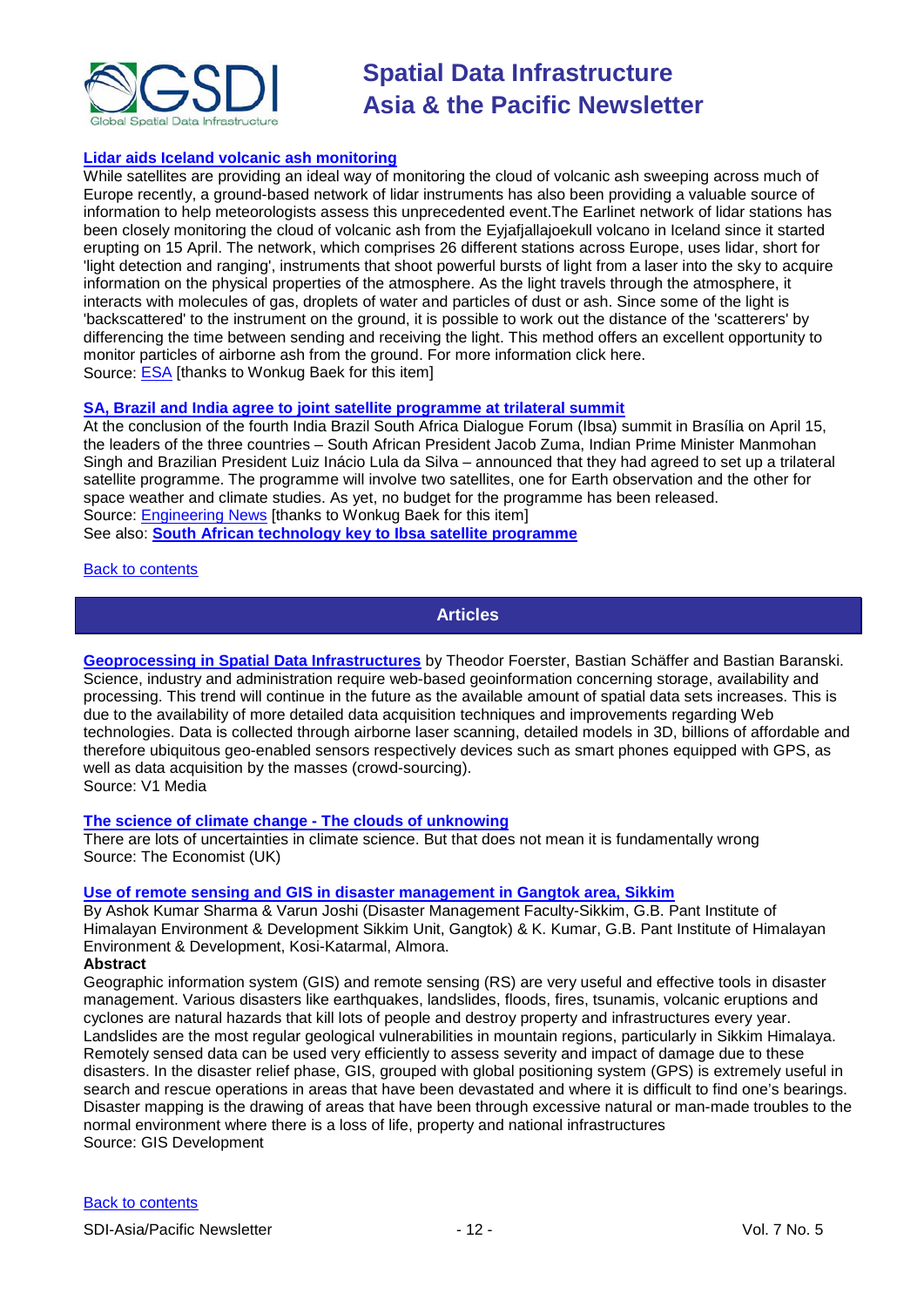

#### **[The Paradigm Shifts of Neo-Geography](http://spatial21.blogspot.com/2010/04/paradigm-shifts-of-neo-geography.html)**

Attending the world-wide Surveying and Spatial Information Conference [FIG2010](http://www.fig2010.com/) this week in Sydney, I can't help but notice a growing divide between the traditional GIS and Surveying community and the rapidly evolving world of ['neo-geography',](http://en.wikipedia.org/wiki/Neogeography) represented at the [Where 2.0](https://en.oreilly.com/where2010) conference just before Easter. Source: Maurits van der Vlugt blog

#### **[Law's Spatial Turn: Geography, Justice and a Certain Fear of Space](http://papers.ssrn.com/sol3/papers.cfm?abstract_id=1574852)** by [Andreas Philippopoulos-](http://papers.ssrn.com/sol3/cf_dev/AbsByAuth.cfm?per_id=959502)**Mihalopoulos**

**Abstract:** This is a critical reading of the current literature on law and geography. The article argues that the literature is characterized by an undertheorization of the concept of space. Instead, the focus is either on the specific geography of law in the form of jurisdiction, or as a simple terminological innovation. Instead, the article suggests that law's spatial turn ought to consider space as a singular parameter to the hitherto legal preoccupation with time, history and waiting. This forces law into dealing with a new, peculiarly spatial kind of uncertainty in terms of simultaneity, disorientation, materiality and exclusionary corporeal emplacement. The main area in which this undertheorization forcefully manifests itself is that of spatial justice. Despite its critical potential, the concept has been reduced by the majority of the relevant literature into another version of social, distributive or regional justice. On the contrary, if the peculiar characteristics of space are to be taken into account, a concept of justice will have to be rethought on a much more fundamental level than that.

#### **[Data consistency checks for building of 3D model: A case study of Technical University, Delft Campus,](http://beta.gisdevelopment.net/index.php?option=com_content&view=article&id=17391%3Adata-consistency-checks-for-building-of-3d-model-a-case-study-of-technical-university-delft-campus-the-netherlands&catid=83%3Atechnology-gis&Itemid=50)  [The Netherlands](http://beta.gisdevelopment.net/index.php?option=com_content&view=article&id=17391%3Adata-consistency-checks-for-building-of-3d-model-a-case-study-of-technical-university-delft-campus-the-netherlands&catid=83%3Atechnology-gis&Itemid=50)** by **Tarun Ghawana,** Integrated Spatial Analytics Consultants, New Delhi, India & **Sisi Zlatanova,** GISt, OTB, Delft University of Technology, Delft, The Netherlands,

#### **Abstract**

GIS is changing rapidly its face with the advancement of computing technologies. From merely a 2D representation of real world features, it is moving to present more and more applications in 3D formats. Today 3D GIS is an essential way of handling the spatial data in urban planning. In cities where every inch of land is measured and is consumed by construction of buildings, mere 3D visualisation of the features is not enough. For certain applications which require extensive details of the building architectures, it becomes a prerequisite to maintain a topological accuracy among the features to be represented. This paper describes the process of topologically correcting 2D features to serve as the basis to create topologically correct 3D city models. The 3D model is created from an existing 2D large-scale topographic map and LIDAR height data. **Keywords:** Urban planning; GIS; 3D modelling; topological validation; DEM; TIN; breaklines. Source: GIS Development

#### <span id="page-12-0"></span>[Back to contents](#page-0-0)

### **Books and Journals**

#### **[SALB Newsletter, Volume 10, No 1 \(March 2010\)](http://www.unsalb.org/documents_interest/newsletters/SALB_Newsletter_March_2010.pdf)**

The March 2010 edition of the *Second Administrative Level Boundaries* data set project (SALB) project Newsletter is now available. In this edition is a summary of the progress that has been made for the SALB Asian node.

The [SALB](http://www.unsalb.org/) project was launched in 2001 in the context of the activities of the UN Geographic Information Working Group (UNGIWG) and has for its objective to provide access to a working platform for the collection, management, visualization and sharing of sub national data and information in a seamless way from the national to the global level. This platform is developed in collaboration with and validated by the National Mapping Agencies (NMA) of each UN Member State.

Source: thanks to Kate Lance for bringing this item to our attention.

#### **[Understanding the Changing Planet: Strategic Directions for the Geographical Sciences](http://www.nap.edu/catalog.php?record_id=12860)**

From the oceans to continental heartlands, human activities have altered the physical characteristics of Earth's surface. With Earth's population projected to peak at 8 to 12 billion people by 2050 and the additional stress of climate change, it is more important than ever to understand how and where these changes are happening. Innovation in the geographical sciences has the potential to advance knowledge of place-based environmental change, sustainability, and the impacts of a rapidly changing economy and society.

*Understanding the Changing Planet* outlines eleven strategic directions to focus research and leverage new technologies to harness the potential that the geographical sciences offer.

#### [Back to contents](#page-0-0)

SDI-Asia/Pacific Newsletter  $\overline{1}$  - 13 - Vol. 7 No. 5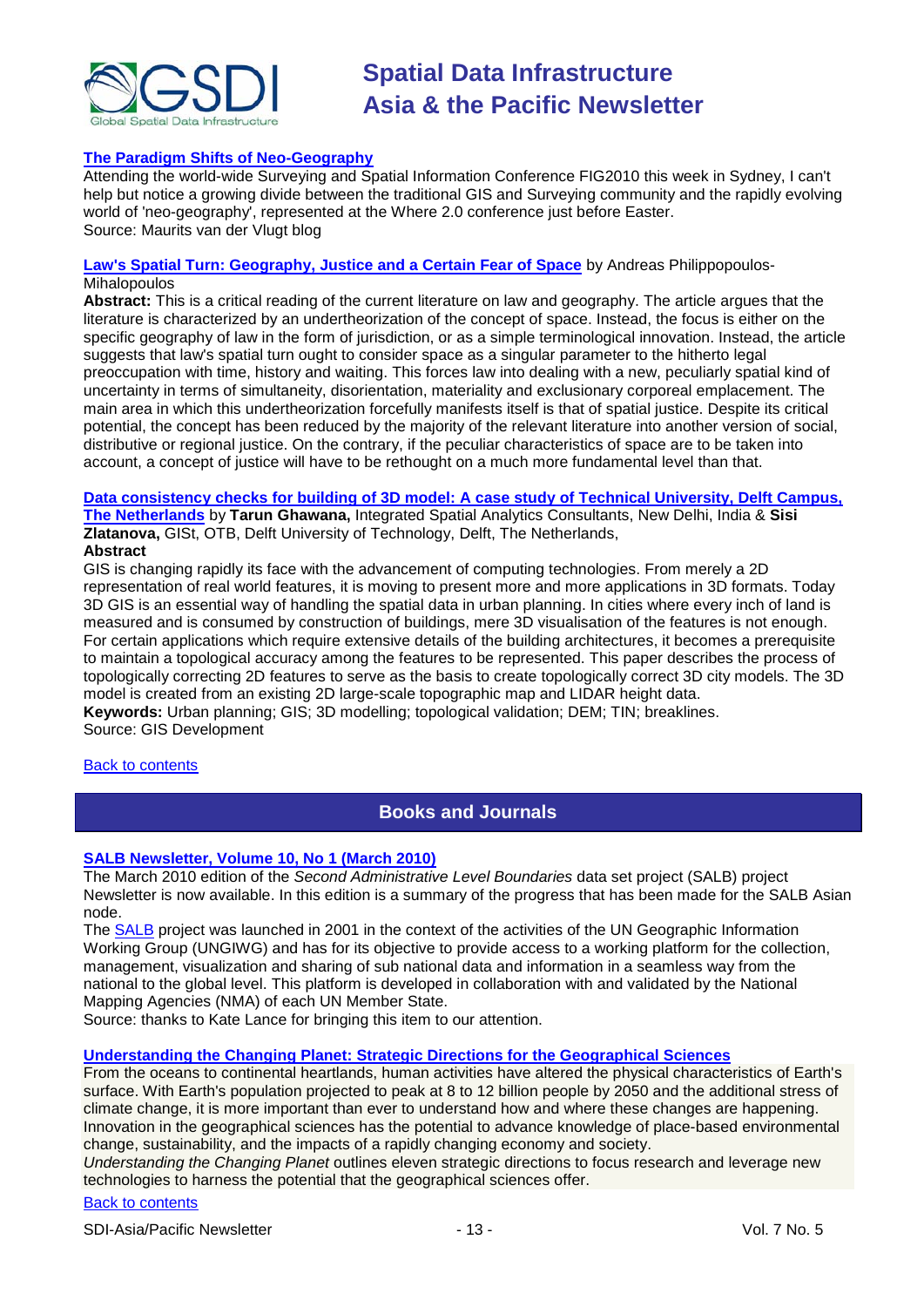

[Read online Free !!](http://www.nap.edu/openbook.php?record_id=12860&page=1) From *[GIS Development](http://gisdevelopment.net/news/viewn.asp?id=GIS:N_lziarnbdvm&Ezine=apr0510§ion=News)*:

### **Rapid Urbanization and Mega [Cities: The Need for Spatial Information Management](http://www.fig.net/pub/figpub/pub48/figpub48.pdf)**

Research study by FIG Commission 3 (January, 2010)

Spatial information has become indispensable for numerous aspects of urban development, planning and management. The increasing importance of spatial information has been due to recent strides in spatial information capture (especially satellite remote sensing and positioning), management (utilising geographic information systems and database tools) and access (witness the growth in web mapping services), as well as the development of analytical techniques such as high resolution mapping of urban environments.



### **Jewels in the Crown: a history of the Bridge Street Plan Room and Crown Plans** by Terry Cass & published by the NSW Department of Lands (2008): ISBN

9780975235478 The Bridge Street Plan Room in Sydney is of historical significance due to the architectural history of the building, its connection with land settlement and surveying in NSW, the room itself and the records within the room.

Unfortunately, according to the NSW Government [website,](http://www.baseline.nsw.gov.au/products.html) this award winning publication is not currently available for sale.

This handsome volume (FIG Sydney 2010 Congress Special Edition) was presented to delegates attending the FIG 2010 conference.

[an 11 page pdf from the NSW Dept of Lands titled *[Making what's old new again Bridge Street Plan Room](http://www.lands.nsw.gov.au/__data/assets/pdf_file/0007/67750/Bridge_street_plan_room.pdf)  [1828–2007 and beyond](http://www.lands.nsw.gov.au/__data/assets/pdf_file/0007/67750/Bridge_street_plan_room.pdf)* is available for downloading]

#### **[Guidebook on Registering Property in Malaysia -](http://www.kptg.gov.my/index.php?option=com_docman&task=cat_view&gid=187&Itemid=59&lang=ms) Land Transfer Registration Handbook**

Speed register a transfer of land is one of the elements that gives Malaysia a competitive edge. The Handbook explains that the registration of transfer of land has been reduced to 1 day. Loading process and procedures for registration of transfer of land to give effect to facilitate many investors doing business in Malaysia. For this purpose the Special Task Force to Facilitate Business (PEMUDAH) through the Focus Group on Registering Property has been improving the process and increase the transparency of the registration of land transfer.



Source: [Asian Surveying & Mapping](http://asmmag.com/news/land-transfer-registration-handbook-in-malaysia) & [Ministry of Natural Resources & Environment](http://www.kptg.gov.my/index.php?lang=en)

### **[Queensland \(Australia\) Land Titles Office Manual](http://www.derm.qld.gov.au/property/titles/ltpm.html)**

This updated manual is available in 42 parts (pdf format). Users registering their e-mail address will be notified of updates as they are posted.

#### **Atlas of Global Conservation**

Eight scientists and geographers at the Nature Conservancy have spent the past three years charting the health of different ecosystems across the globe to create the [Atlas of Global](http://www.nature.org/tncscience/maps/)  [Conservation.](http://www.nature.org/tncscience/maps/) The detailed ecosystem-level mapping project will be unveiled in book form on Earth Day 2010 in cooperation with the University of California Press. An interactive map of the



data can be [explored online now.](http://www.nature.org/multimedia/maps/)

**[The Layered Earth](http://www.thelayeredearth.com/index.php)** - an interactive earth science and geology earth browser and curriculum for middle and high schools.

With the Iceland Eyjafjallajokull volcano eruption being only the most recent of numerous earth shattering events this website is topical.

#### **Call for Papers - Global Human Health**

[www.Earthzine.org](http://www.earthzine.org/) is soliciting articles for its theme issue on observing and monitoring Global Human Health, including contributions addressing current issues, techniques and applications of remote sensing, GIS, and geovisualization. The theme issue is scheduled for the third quarter of 2010, June 21 – September 21. [\(CfP](http://www.earthzine.org/wp-content/uploads/2010/04/Call-for-Papers-Global-Human-Health.pdf)  [PDF\)](http://www.earthzine.org/wp-content/uploads/2010/04/Call-for-Papers-Global-Human-Health.pdf) Earthzine is an informative scientific online journal dedicated to promoting the societal benefits of Earth Observations and the utilization of Earth information in planning and policy. Sponsored by the [IEEE](http://www.ieee.org/portal/site) (Institute of Electrical and Electronic Engineers), Earthzine supports the [Group on Earth Observation](http://www.earthobservations.org/) in establishing the Global Earth Observation System of Systems.

#### [Back to contents](#page-0-0)

SDI-Asia/Pacific Newsletter  $\overline{\phantom{a}}$  - 14 -  $\overline{\phantom{a}}$  - Vol. 7 No. 5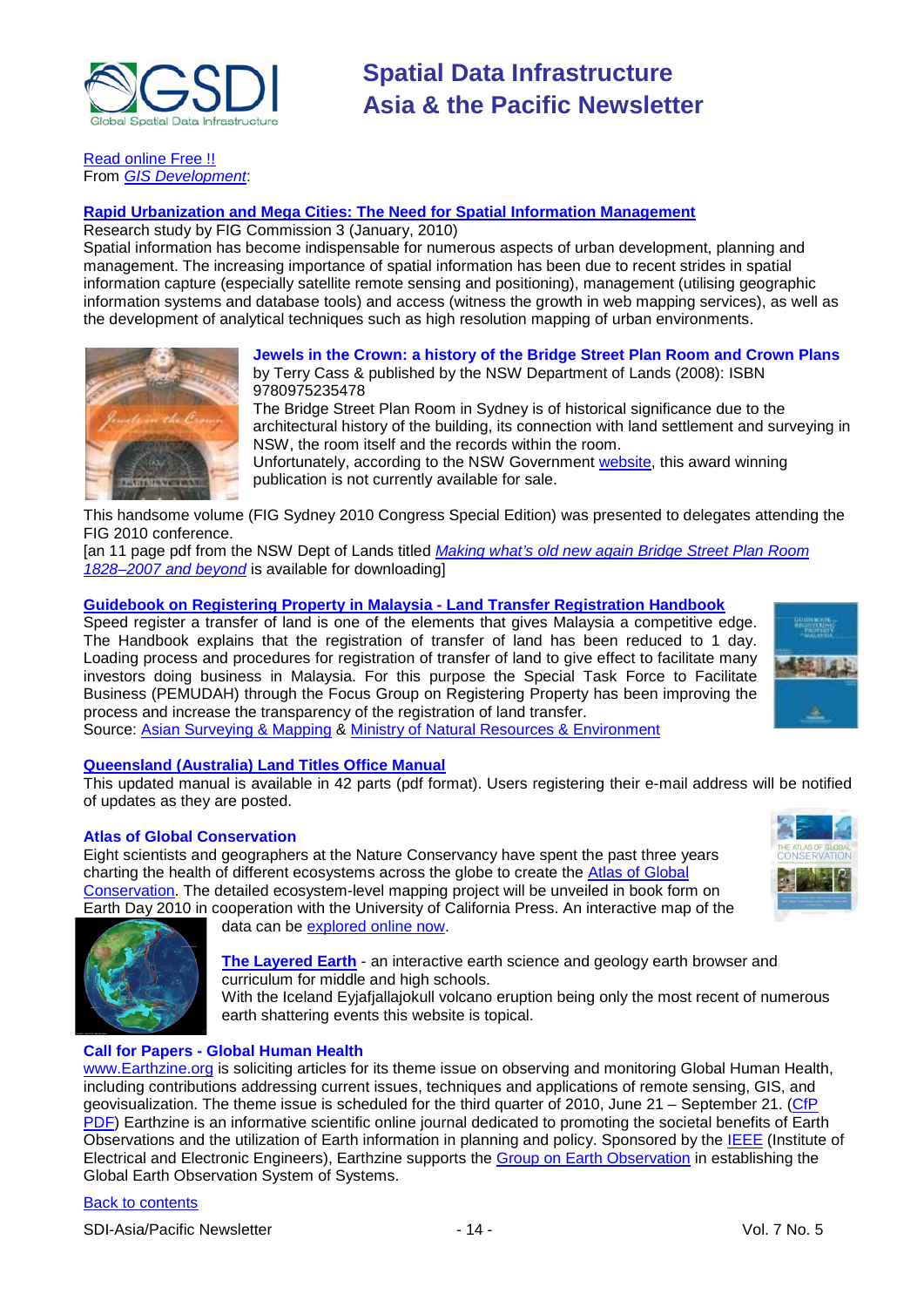

Source: Earthzine [thanks to Wonkug Baek for this item]

#### **[GEO News \(Issue #8, 28 April 2010\)](http://www.earthobservations.org/pr_gnl.shtml)**

<span id="page-14-0"></span>**[Back to contents](#page-0-0)** 

## **Just for Fun!**

#### <span id="page-14-1"></span>**Nepal, China recognise [two heights of Mount Everest](http://news.yahoo.com/s/nm/20100408/india_nm/india475446)**

Nepal and China have agreed to recognise the snow and rock heights of Mount Everest, ending a long-standing debate about the height of the world's tallest mountain, officials said on Thursday.

… But its exact height has remained a matter of debate.

The official Everest snow height of 8,848 metres (29,028 feet) was measured by the Survey of India in 1954. Chinese mountaineers and researchers climbed Mount Everest in May 2005 to determine its height afresh and concluded that the rock height of the peak was about 3.7 metres (11 feet) less than the estimates made in 1954, or the summit was 8,844.43 metres (29,017 feet), with a margin of error of about 0.21 metres. Officials from China and Nepal who met this week said both heights were accurate.

"Both are correct heights. No measurement is absolute. This is a problem of scientific research," said Raja Ram Chhatkuli, director general of Nepal's survey department, and a delegate.

See also [China, Nepal end Everest height row in rock and snow](http://www.dailytelegraph.com.au/news/breaking-news/china-nepal-end-everest-height-row-in-rock-and-snow/story-e6freuz9-1225851557109) (Daily Telegraph) & [DigitalJournal.com](http://www.digitaljournal.com/article/290252) Source: Yahoo news & [London](http://www.timesonline.co.uk/tol/news/world/asia/article7092346.ece) *Times* (online)

#### **[Mapping a billion people](http://timesofindia.indiatimes.com/india/Mapping-a-billion-people/articleshow/5781377.cms)**

As soon as the woman opened the door to the census enumerator, she burst into a tirade against the government on uncontrolled price rise. She did not see why she had to answer questions from a representative of such a "useless" government.

The enumerator, Manoj Kumar, a Delhi teacher in a Netaji Nagar school and a veteran of the last census in 2001, is used to people and their unpredictable moods. This time, the area he has to cover is RK Ashram Marg with its government colonies. "What can you do? Price rise has affected people and she's got a right to be angry. But I tried to explain to her that I was merely doing my job, and with some help from neighbours I managed to pacify her and get her to answer the questions in the form," explains Kumar without rancour. Source: [V1 Magazine](http://www.vector1media.com/news/headlines) (April 12) & the Times of India

#### **[Mont Saint-Michel](http://atlasobscura.com/place/mont-saint-michel)**

A 1,300 year old monastery built atop a single rock, with accessibility dependent on the tides. Source: [Atlas Obscura](http://atlasobscura.com/about) [A guide to obscure and curious places] **Well worth a visit !!**

#### **Cut-out [3D model of Eyjafjallajökull volcano, Iceland](http://www.bgs.ac.uk/research/highlights/iceland/3dVolcanicModel.html)**

Source: [British Geological Society](http://www.bgs.ac.uk/home.html)

[Back to contents](#page-0-0)

### **Training Opportunities**

#### **[United Nations University and ESRI to Collaborate on GIS Research and Training](http://news.gislounge.com/2010/02/united-nations-university-and-esri-to-collaborate-on-gis-research-and-training/?utm_source=feedburner&utm_medium=feed&utm_campaign=Feed%3A+GeospatialPressReleases+%28Geospatial+Press+Releases%29)**

ESRI and United Nations University (UNU) recently approved a memorandum of understanding (MOU) at the university's headquarters in Tokyo, Japan. They will collaborate on research, create Centres of Excellence, promote the exchange of graduate students and provide GIS training opportunities within and by UNU. Source: GISLounge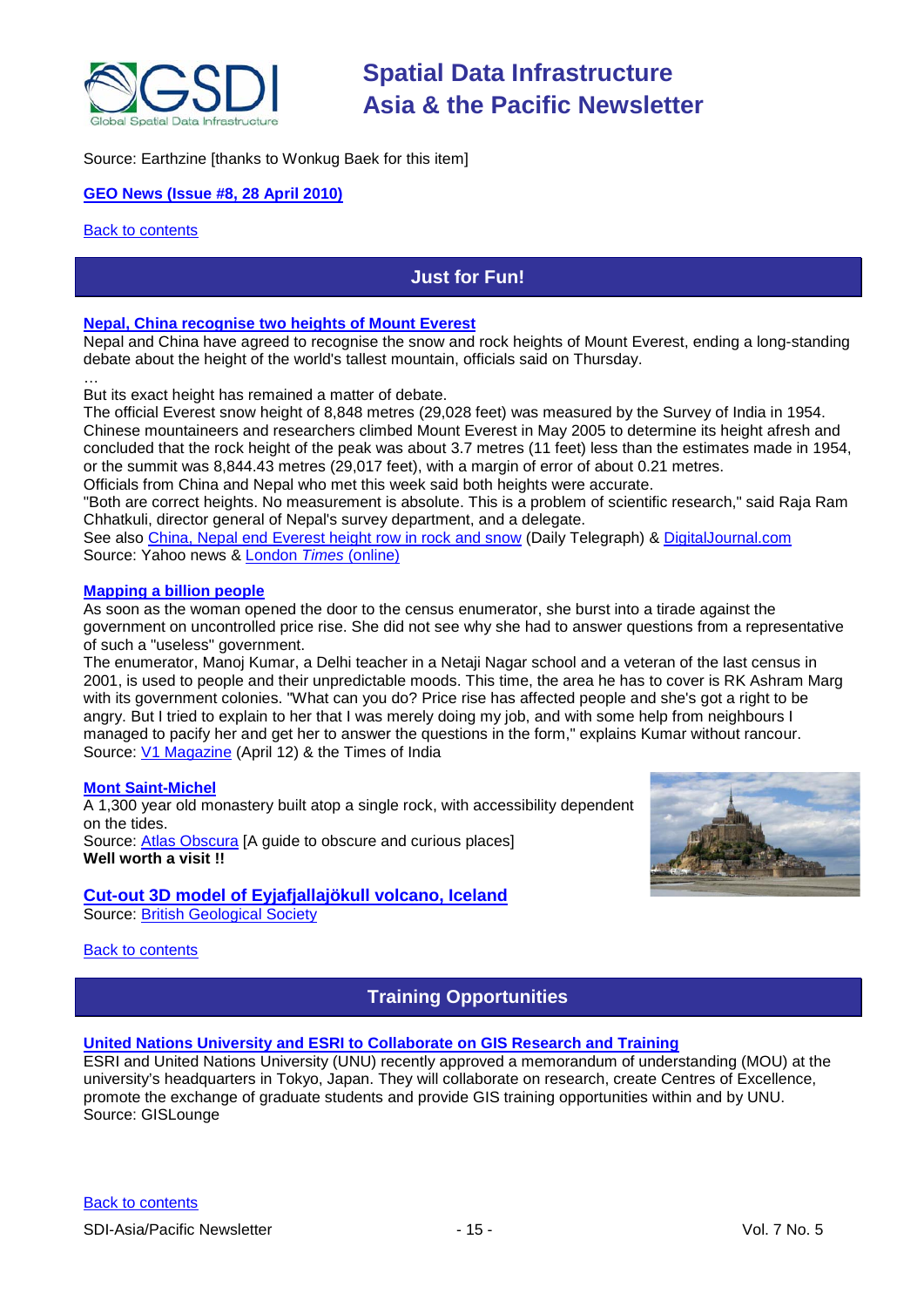

#### **[Demographic and Health Surveys \(DHS\) course in Kenya](http://www.measuredhs.com/wn1/reports/Demographic%20health%20surveys_final%20flyer.pdf)**

University of Nairobi Enterprises and Services Ltd are offering a professional short course on Demographic and Health Surveys (DHS) for Health from June 21-25, 2010 in Nairobi, Kenya. The course provides an overview of DHS surveys and how to use DHS data to improve health programs.

DHS are nationally-representative household surveys that provide data for a wide range of monitoring and impact evaluation indicators in the areas of population, health and nutrition. Demographic and Health Surveys provide countries with a standardised tool to obtain indicators for the effective monitoring of national programs such as those on HIV/AIDS, health and family planning services available in a country. [Contact: Prof. Mwanthi](mailto:mmwanthi@uonbi.ac.ke) Source: Kate Lance

#### **[The New Professional Spatial Information Programs](http://www.geom.unimelb.edu.au/future/masters.html)** at the [University of Melbourne](http://www.unimelb.edu.au/)

#### **Master of Engineering (Geomatics)**

#### **Master of Spatial Information Science**

This item was extensively covered in [Volume 7, issue 3 \(March 2010\)](http://portal.gsdi.org/files/?artifact_id=688) of the SDI-AP newsletter and is here reprinted in abbreviated form.

#### **[Forestry GIS User Group Opens for Membership](http://www.vector1media.com/news/top-stories/53-corporate-news/8187-forestry-gis-user-group-opens-for-membership)**

ESRI has launched a new user group specifically for its forestry and timberland management customers. The newly formed ESRI Forestry Group (EFG) will build opportunities for foresters to learn about business solutions, network with like-minded professionals and develop professional growth. Source: Vector1Media

#### **UNIGIS MSc now in Australia**

The international UNIGIS MSc postgraduate degree is now offered in Australia through the UNIGIS study centre at the University of Canberra, ACT. Students are invited to enrol in a joint program combining the capacities from the University of Canberra and University of Salzburg, Austria.

This new UNIGIS study centre is led by Prof. George Cho at the Institute of Applied Ecology, University of Canberra. The program offers in-service distance education for professionals interested in GIS and Geoinformatics. Courses towards the MSc were launched with an on-site workshop in 2009 and lead students to obtain recognised international academic degrees.

Source: [http://www.unigis.net](http://www.unigis.net/)

#### **[Trimble Seminars](http://www.trimble.com/mgis/webinars.shtml)**

Trimble will launch a new series of web seminars for people with an interest in GPS and GIS. They will be offered every 4-6 weeks. The schedule for upcoming 'webinars' includes: an introduction to the new Yuma rugged tablet computer and VRS. Visit the [Trimble website](http://www.trimble.com/mgis/webinars.shtml) for more information. Source: [Asian Surveying & Mapping](http://www.asmmag.com/news)

#### **Web Map Gallery**

### [Web Map Gallery](http://www.directionsmag.com/webmapgallery/) | [Contribute Web Map](http://www.directionsmag.com/webmapgallery/?duty=Contribute)

Web Map Gallery is a resource for readers to see what others geospatial professionals have created. We encourage you to contribute to the gallery so that all may benefit from the breadth of geospatial applications now being used in many industries. Please feel free to use the link "Contribute Web Map" above to add your own Internet-based mapping application with as much information as necessary to explain your contribution. Source: [Directions Magazine](http://www.directionsmag.com/webmapgallery/)

#### **[GIS software training by ESRI](http://training.esri.com/gateway/index.cfm?fa=trainingOptions.gateway)**

ESRI now offers access to more than 40 beginning, intermediate and advanced instructor-led GIS courses through a variety of training alternatives and venues including

• Video teleconferencing training at the ESRI learning centers

#### • Virtual Classroom **online training delivered to students' own workplaces or home computers** Source: GIS News

#### **[ESRI Training Program](http://www.esrisingapore.com.sg/training.html)**

ESRI in Singapore has released its training schedule for the first part of 2010, up to next February. Seats are reserved on a first come, first served basis, upon registration. Training prerequisites will be as indicated in the course notes. For course outlines, contact [ESRI](mailto:training@esrisa.com) direct.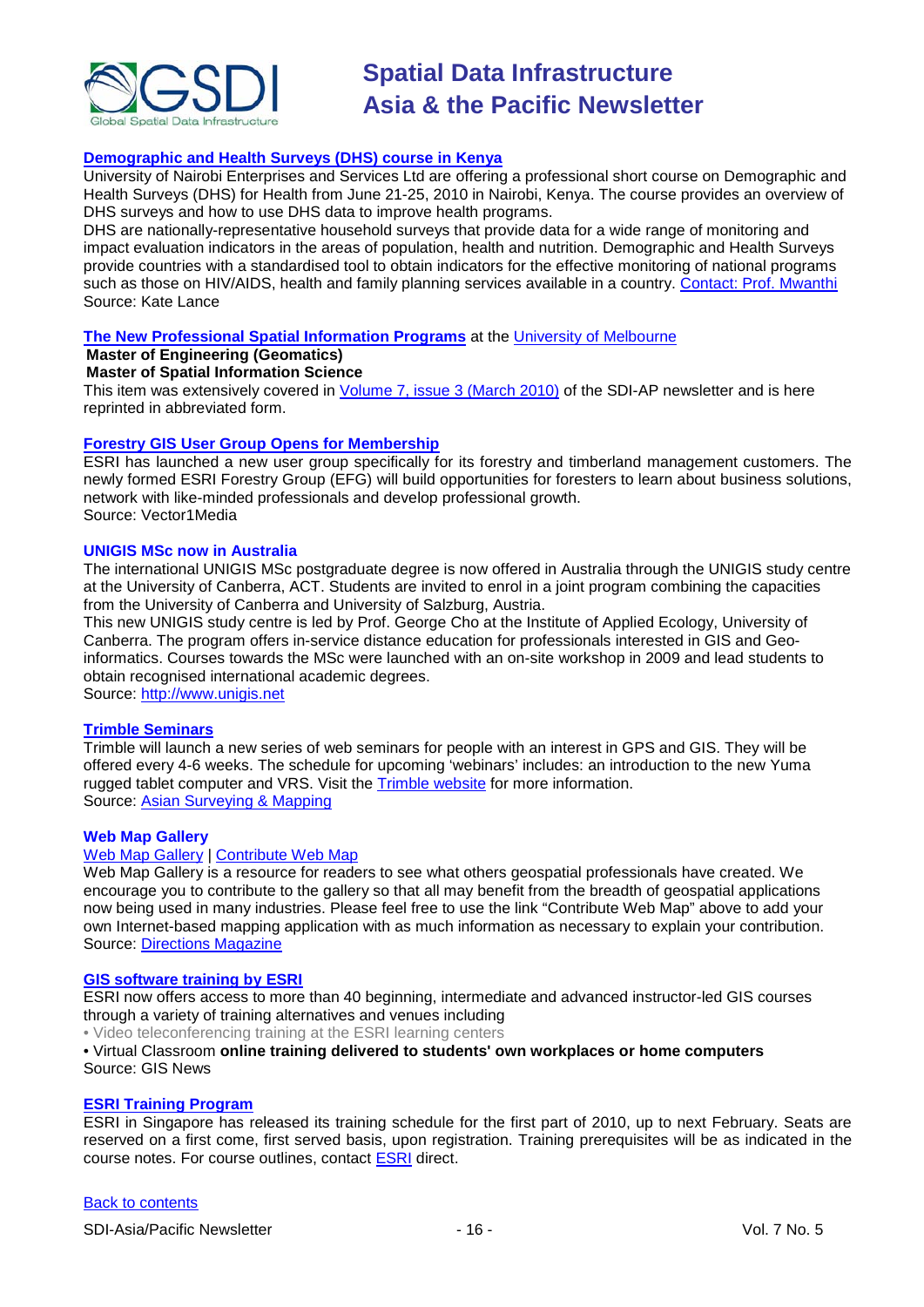

#### **[Geospatial technology update seminars scheduled for SE Asia](http://www.esri.com/news/releases/10_1qtr/geo-tech.html)**

ESRI and GIS Development will present free seminars to mapping agencies in Southeast Asia. The Geospatial Technology Update seminars will take place in Jakarta, Indonesia; Bangkok, Thailand; Hanoi, Vietnam; Kuala Lumpur, Malaysia; and Manila, Philippines. The seminars commenced January 2010. The seminars will outline technology trends in the geospatial community including how to take advantage of the Web 2.0 environment, the integration of topographic and remotely sensed data and how to best offer published data via cloud computing.

Mapping organisation staff members and managers and their affiliates, including national hydrographic and aeronautical agencies, are invited to attend the free, daylong program in their respective cities. For more information and to register, visit [http://www.GISdevelopment.net/GTUS.](http://www.gisdevelopment.net/GTUS) For more information on how mapping agencies use GIS software, visit [www.esri.com/maps](http://www.esri.com/maps)

#### **[FOSS 4G 2010 Workshops -](http://2010.foss4g.org/) Barcelona, Spain.**

This item was extensively covered in [Volume 7, issue 3 \(March 2010\)](http://portal.gsdi.org/files/?artifact_id=688) of the SDI-AP newsletter and is here reprinted in abbreviated form.

#### **September 6 Workshops (Monday afternoon, 15-18h)**

W-01: Web mapping with GeoServer

W-02: gvSIG 1.9 user workshop

W-03: Setting up an OpenStreetMap rendering toolchain

W-04: Introduction to PostGIS

W-05: Introduction to the Mapbender geoportal framwework

W-06: Solid web mapping with Python

W-07: Practical introduction to ZOO, the powerful WPS platform

#### **September 7 Workshops (Tuesday morning, 9-12h)**

#### W-08: Getting started with MapServer

W-09: Quantum GIS and PostGIS: Solving spatial problems and creating web-based analysis tools

W-10: FOSS4G routing with PgRouting tools, OpenStreetMap road data and GeoEXT

W-11: Working with OpenLayers

W-12: GeoNetwork for dummies, or how to setup an SDI in 3 hours

W-13: Geospatial for java

W-14: Practical introduction to GRASS

Source: [FOSS4G 2010 press release 5](http://wiki.osgeo.org/wiki/FOSS4G_2010_Press_Release_5)

#### <span id="page-16-0"></span>[Back to contents](#page-0-0)

### **Funding Opportunities, Awards, Grants**

#### **Call for nominations: [Prosper.Net-Scopus Young Scientist Award in Sustainable Development](http://asia.elsevier.com/elsevierdnn/ProSPERNetScopusYoungResearcherAward2010/tabid/1417/Default.aspx)**

The Prosper.Net-Scopus Young Scientist Award in Sustainable Development is given annually to young scientists or researchers, based in the Asia-Pacific region, who have made significant contributions in the area of Sustainable Development. For 2010, awards will be given in each of four areas: Energy, Water, Agriculture & Food Security, and Economics, Business, & Management.

The award is open to those engaged in graduate education and research activities that emphasize sustainable development in any of the above four areas. Candidates are expected to be employed at institutions of higher education in the Asia-Pacific region, and should be less than 40 years old as of 1 July 2010. Candidates may be put forth by nomination or direct application. Nominations and applications must be supported by two letters of recommendation.

**Deadline:** May 3, 2010

#### **ESRI's Mashup Challenge Winners Announced**

Links to the winning mashups and related videos can be found at [http://www.esri.com/apimashup.](http://www.esri.com/software/mapping_for_everyone/api/mashup.html) Source: [Directions Magazine](http://www.directionsmag.com/press.releases/?duty=Show&id=45995)

#### **Asia - [RS and GIS Scholarships](http://www.ait.ac.th/AIT/admissions/Current_Scholarships)**

Remote Sensing and GIS field of study at Asian Institute of Technology (Thailand) has recently announced scholarships for this coming August 2010 semester. These scholarships will be granted to students who have excellent study records. Please take your chance to apply for this scholarship.

#### [Back to contents](#page-0-0)

SDI-Asia/Pacific Newsletter  $17 - 17 - 17$  - Vol. 7 No. 5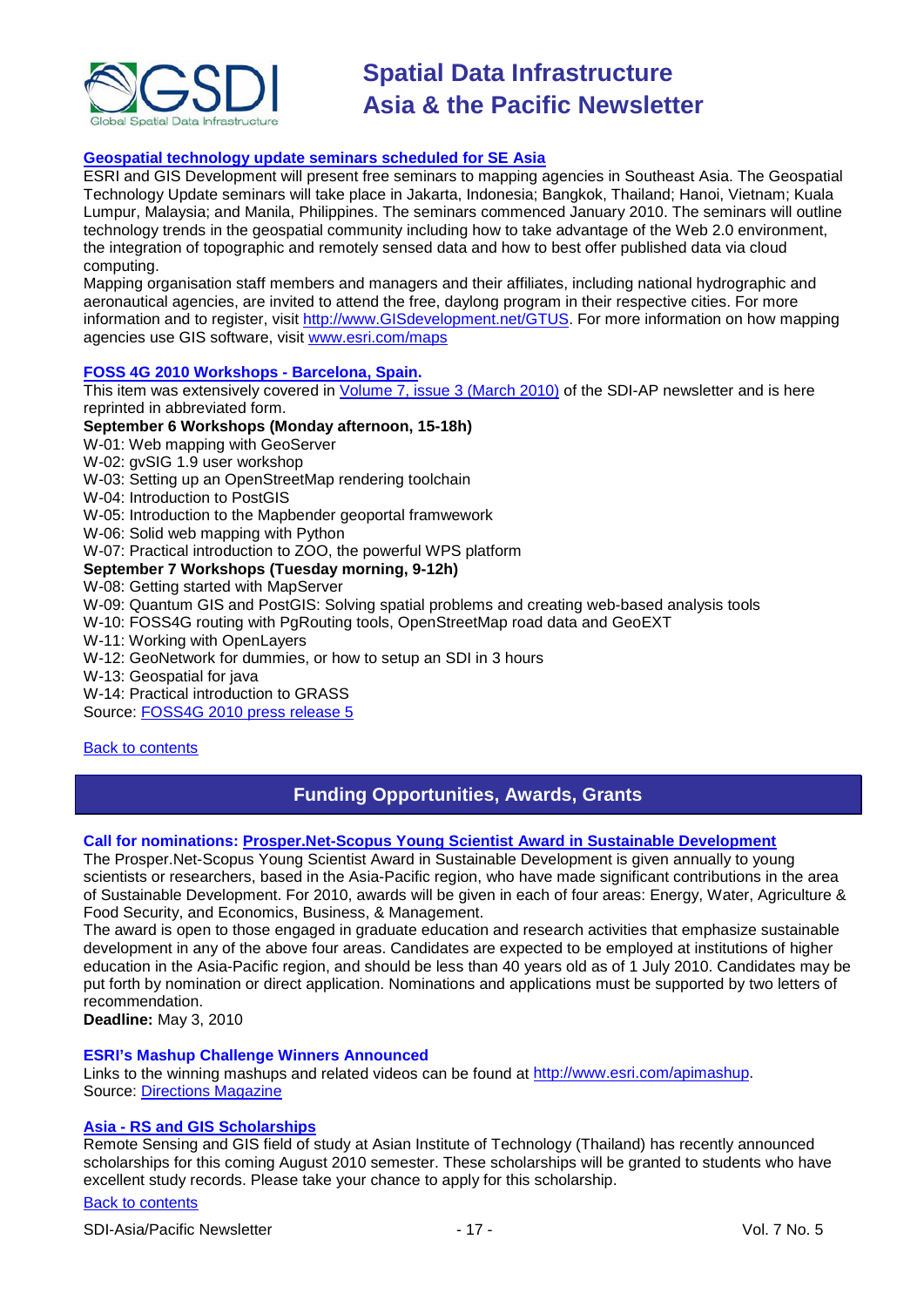

#### **[MapGuide Project Sponsorship Program](http://mapguide.osgeo.org/sponsorship)**

The MapGuide Project Steering Committee is pleased to announce the MapGuide Open Source Project Sponsorship and Donation program. This program provides a source of funding to help ensure the continued success of MapGuide Open Source. The full details of the program are available at the URL link above. Source: [OSGeo](http://www.osgeo.org/node/978)

#### **[NAVTEQ Global LBS](http://developer.navteq.com/site/global/market/lbs_challenge/p_lbs_home.jsp) Challenge**

The NAVTEQ Global LBS Challenge is focused on driving the development and visibility of innovative locationbased solutions (LBS) for wireless devices. The Global LBS Challenge has become the premier event in the wireless industry and a global symbol of LBS innovation and opportunity. From business applications to sports, travel and security, integrating the accuracy and richness of NAVTEQ digital map data facilitates the discovery of the next wave of LBS using dynamic positioning technology.

Winners are chosen by a panel of distinguished judges in each of five regions. Since the launch of the NAVTEQ Global LBS Challenge, over 32 per cent of the finalist companies have gone on to receive venture capital funding or launched commercially-distributed applications, many on major wireless carriers.

Further information on the registration process is available from [here](http://developer.navteq.com/site/global/market/lbs_challenge/p_lbs_home.jsp)

Thanks to Kate Lance & Wonkug Baek for this update on the Challenge:

**UPDATE: [Eight new sponsors for NAVTEQ LBS Challenge](http://corporate.navteq.com/webapps/NewsUserServlet?action=NewsDetail&newsId=824&lang=en&englishonly=false) Microsoft, Intel, Digital Globe, Alcatel-Lucent, Atlas CT, Imagination Technologies and Mobile Distillery** are the new added sponsors to the list. Previously announced sponsors were HTC, Blackberry, deCarta, DeviceAnywhere and Tanla. These sponsors are contributing to a prize pool valued at over \$10 million, mostly made of professional licenses (maps, geospatial platforms, software testing tools, etc).

Source: NAVTEQ

#### **Earn a PhD in Fuxin**

Professor Xu Aigong is seeking PhD students to study under him at Liaoning Technical University in Fuxin, China. His subjects of interest include geodesy and geomatics, GNSS, GIS and intelligent transportation systems. Students may be eligible for support under the 2010 Liaoning Provincial Government Scholarship Program. Email [Prof. Xu](mailto:%22xu_ag@126.com%22) for details

#### **[ICIMOD Photo Contest on Mountain Biodiversity](http://www.icimod.org/photocontest/2010/page/about)**

ICIMOD is organising a Photo Contest on 'Mountain Biodiversity' to mark the International Year of Biodiversity 2010 and raise awareness of the vital role that mountain biodiversity plays in sustaining life in the Hindu Kush Himalayan region and beyond. The themes of the competition reflect the theme of the International Year of [Biodiversity 2010](http://www.cbd.int/2010/welcome/) 'Biodiversity is life. Biodiversity is our life', and the theme for the International Day for [Biological Diversity 22 May 2010](http://www.cbd.int/idb/2010/) 'Biodiversity, Development and Poverty Alleviation'. Regional Scope

#### To qualify for the competition, images must be taken within the Hindu-Kush Himalayan portion of ICIMOD's regional member countries - Afghanistan, Bangladesh, Bhutan, China, India, Myanmar, Nepal, and Pakistan as shown in the **ICIMOD** regional map.

#### <span id="page-17-0"></span>**[Back to contents](#page-0-0)**

### **Employment Opportunities**

**Spatial Jobs Online (Australia) Because of tight application closing dates the editors provide these**  websites for employment seekers to access directly: <<http://www.spatialjobs.com.au/> > and < [http://www.GISjobs.com.au](http://www.gisjobs.com.au/) >

# **Looking for a GIS - Geomatics Job in Canada?**

<span id="page-17-1"></span>Here are some links: 1) [Geomatics Canada Job Site;](http://geomaticscanada.com/jobs.cfm) 2) [GeographyJobs.ca;](http://www.geographyjobs.ca/) 3) [GoGeomatics Canada;](http://canada.gogeomatics.net/frmHome.aspx) 4) [Geomatics Employment Center](http://gisjobs.ca/) Source: V1 Magazine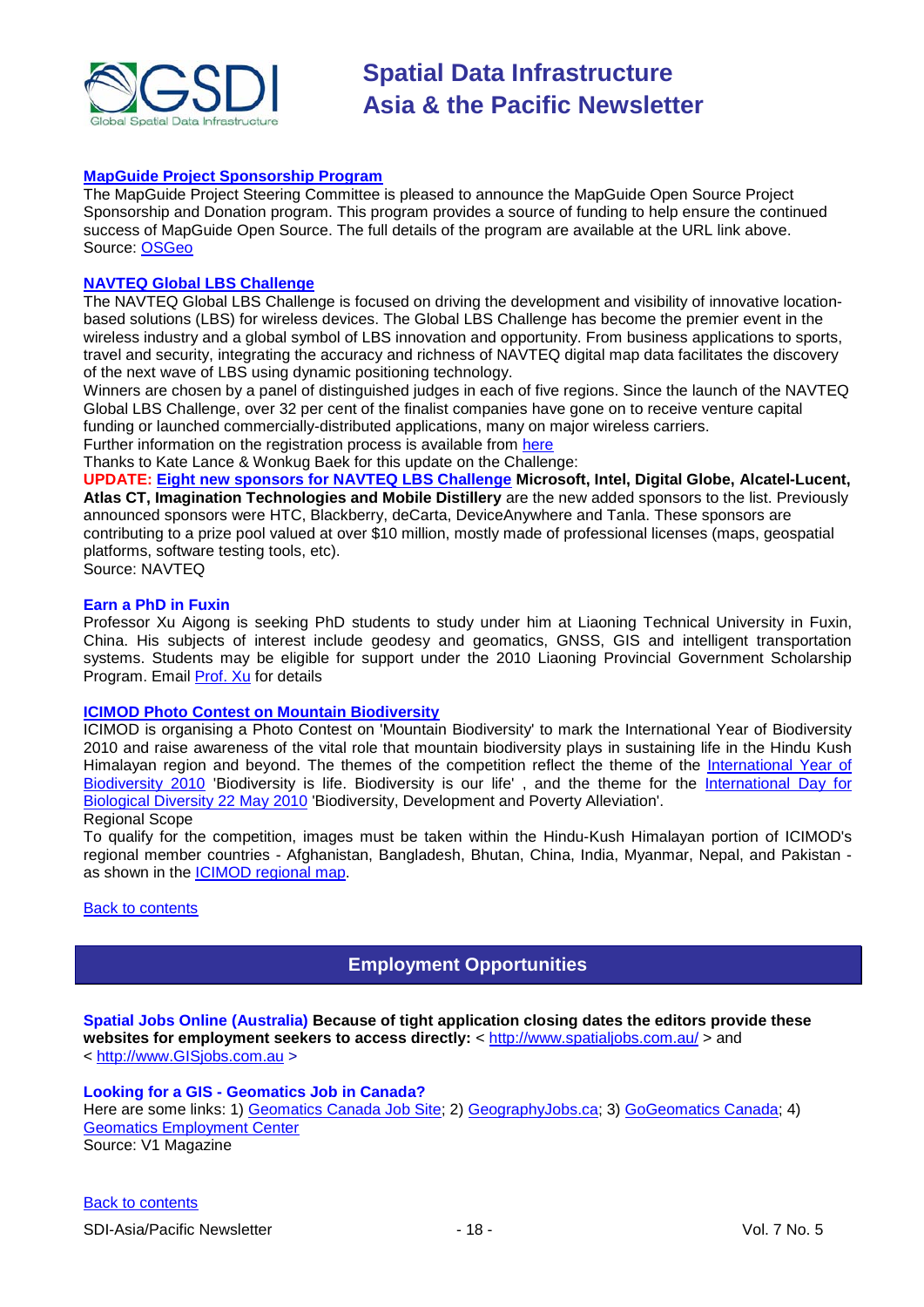

### **Conference Proceedings**

#### **[FIG 2010 Congress: Why Do Kangaroos Hop?](http://asmmag.com/features/fig-2010-congress-why-do-kangaroos-hop-)**

Keynote speaker at the XXIV FIG Conference in Sydney was Tim Flannery, writer, professor and conservationist and "one of the great explorers of modern time" according to Sir David Attenborough. Expanding on the conference theme "Facing the challenges, building the capacity" Flannery, who is chairman of the International Climate Change Council, homed in on the role of surveyors and land professionals in both contributing to solutions for climate change and convincing the public to take it seriously. Source: Asian Surveying & Mapping

The **[24th FIG International Congress 2010](http://www.fig2010.com/)** (Sydney, 11-16 April) has now concluded and the papers from the [Technical Proceedings](http://www.fig.net/pub/fig2010/techprog.htm) and the [Meeting Programme](http://www.fig.net/pub/fig2010/meetprog.htm) are now available.



#### **[2010 ESRI Developer Summit](http://www.esri.com/events/devsummit/index.html)**

#### **22-25 March**

View the [plenary demos](http://www.esri.com/events/devsummit/videos/index.html) and [tech session videos.](http://www.esri.com/events/devsummit/tech-session-videos/index.html) More technical information is going to be posted so check back for this additional information.

Source: [ESRI](http://www.esri.com/events/devsummit/index.html)

#### **[5th gvSIG Conference Proceedings available](http://jornadas.gvsig.org/comunicaciones/reports)**

The videos of the report sessions and workshops at the 5th gvSIG Conference, held the first week of December 2009, are now available.

All the videos are available with English and Spanish audio. They are available to be downloaded directly as well as online.

With this publishing, we pretend to bring the Conference closer to the interested people that could not attend the event, having the possibility to access to the recording of the different sessions.

#### **2010 NSGIC Midyear Conference Archive Published**

The National States Geographic Information Council (NSGIC) hosted the 2010 NSGIC Midyear Conference on March 7-10, 2010 in Annapolis, Maryland, USA. The NSGIC is an organization committed to efficient and effective government through the prudent adoption of geospatial information technologies (GIT). The archive of [PowerPoint presentations](http://www.nsgic.org/events/2010_midyear.cfm) and other materials from the 2010 NSGIC Midyear Conference, is now available.The archive includes the [final on-site agenda](http://www.nsgic.org/events/2010midyear/OnsiteAgenda.pdf) (PDF) as well as the final attendance roster (PDF) from the conference. [NSGIC's on-line conference](http://www.nsgic.org/events/archives.cfm) archives include materials from the 1999 Midyear conference to the present. Source:<http://news.nsgic.org/> & Wonkug Baek

<span id="page-18-0"></span>**[Back to contents](#page-0-0)** 

### **Conferences, Events**

For upcoming events of global or major international interest, please visit the [upcoming conference list o](http://gsdi.org/events/upcnf.asp)n the GSDI website.

#### **The editors welcome news of conferences & events from the newsletter subscribers**

| Date           | <b>Location</b> | <b>Event</b>                                                                                                                                                                                                                                                     |
|----------------|-----------------|------------------------------------------------------------------------------------------------------------------------------------------------------------------------------------------------------------------------------------------------------------------|
| May 2010       |                 |                                                                                                                                                                                                                                                                  |
| 17-21 May 2010 | Chicago, USA    | The 2010 International Symposium on Collaborative<br><b>Technologies and Systems (CTS 2010)</b><br><b>Contact</b> contact one of the Symposium's Co-Chairs:<br><b>Bill McQuay or Waleed W. Smari.</b><br><b>Workshop on Sensor Web Enablement 2010 (SWE2010)</b> |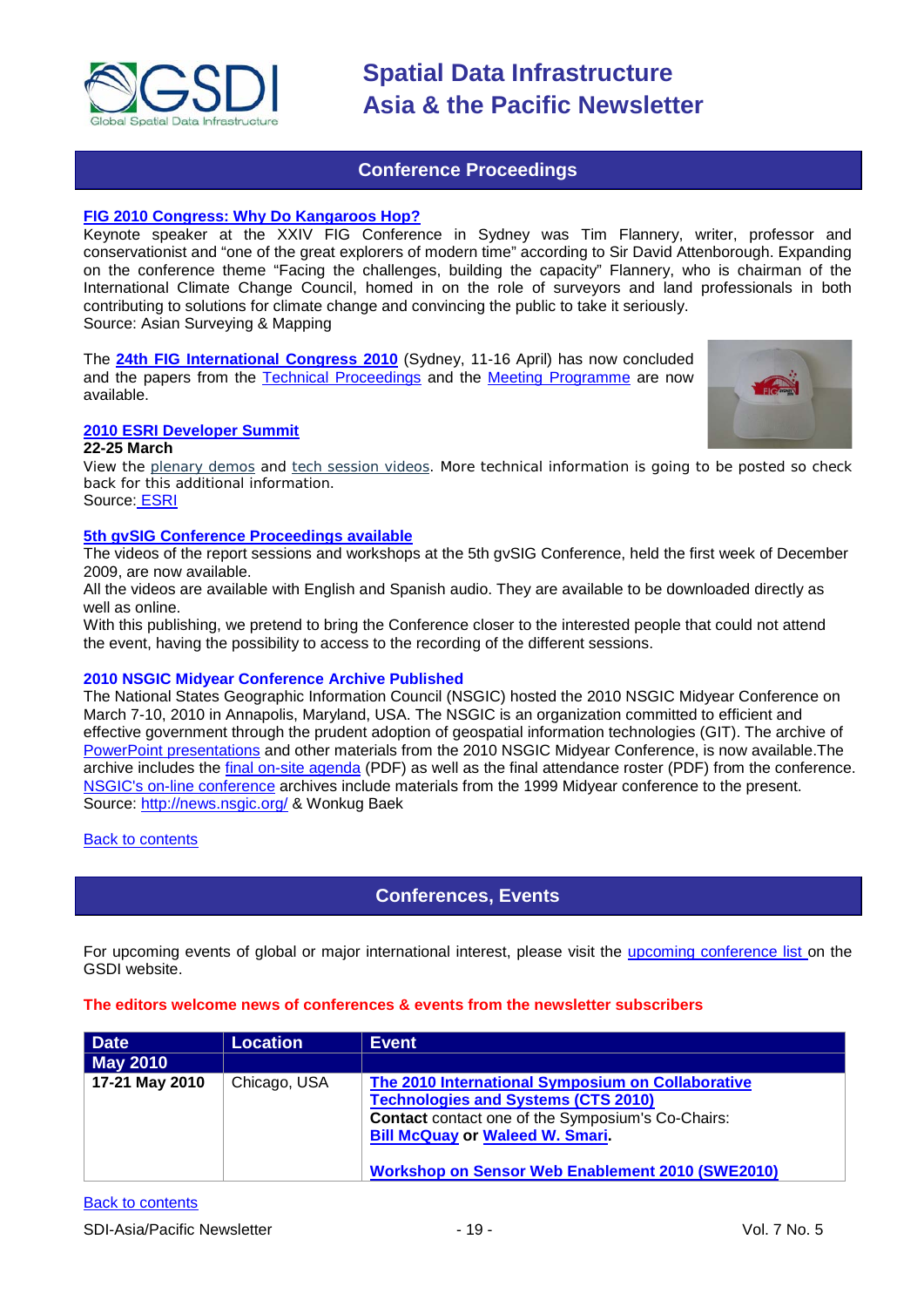

| <b>Technologies and Systems (CTS 2010)</b><br>Abstract Submission Deadline: December 18, 2009<br>Paper Submission Deadline: January 8, 2010<br>Notification of Acceptance: February 7, 2010<br>Registration & Camera-Ready Paper Due: March 1, 2010<br>Note that the workshop paper submission deadline is different<br>from that of the CTS 2010 main conference.<br>19-21 May<br><b>INTERGEO East 2010</b><br>Istanbul,<br><b>TURKEY</b><br>The conference theme is Recent Problems in Geodesy and Related<br>Fields with International Importance. Project developments in<br>Turkey, Southeastern Europe and the Middle-East also will be<br>emphasised. Subject areas include:<br>- Land Management and Cadastre, |
|------------------------------------------------------------------------------------------------------------------------------------------------------------------------------------------------------------------------------------------------------------------------------------------------------------------------------------------------------------------------------------------------------------------------------------------------------------------------------------------------------------------------------------------------------------------------------------------------------------------------------------------------------------------------------------------------------------------------|
|                                                                                                                                                                                                                                                                                                                                                                                                                                                                                                                                                                                                                                                                                                                        |
|                                                                                                                                                                                                                                                                                                                                                                                                                                                                                                                                                                                                                                                                                                                        |
|                                                                                                                                                                                                                                                                                                                                                                                                                                                                                                                                                                                                                                                                                                                        |
|                                                                                                                                                                                                                                                                                                                                                                                                                                                                                                                                                                                                                                                                                                                        |
|                                                                                                                                                                                                                                                                                                                                                                                                                                                                                                                                                                                                                                                                                                                        |
|                                                                                                                                                                                                                                                                                                                                                                                                                                                                                                                                                                                                                                                                                                                        |
|                                                                                                                                                                                                                                                                                                                                                                                                                                                                                                                                                                                                                                                                                                                        |
|                                                                                                                                                                                                                                                                                                                                                                                                                                                                                                                                                                                                                                                                                                                        |
|                                                                                                                                                                                                                                                                                                                                                                                                                                                                                                                                                                                                                                                                                                                        |
|                                                                                                                                                                                                                                                                                                                                                                                                                                                                                                                                                                                                                                                                                                                        |
|                                                                                                                                                                                                                                                                                                                                                                                                                                                                                                                                                                                                                                                                                                                        |
|                                                                                                                                                                                                                                                                                                                                                                                                                                                                                                                                                                                                                                                                                                                        |
|                                                                                                                                                                                                                                                                                                                                                                                                                                                                                                                                                                                                                                                                                                                        |
| - GIS Technologies,                                                                                                                                                                                                                                                                                                                                                                                                                                                                                                                                                                                                                                                                                                    |
| - Photogrametry and Cartography,                                                                                                                                                                                                                                                                                                                                                                                                                                                                                                                                                                                                                                                                                       |
| - Modern Technologies in Geodesy, Satellite Technologies,<br>- Education,                                                                                                                                                                                                                                                                                                                                                                                                                                                                                                                                                                                                                                              |
| - Case Studies,                                                                                                                                                                                                                                                                                                                                                                                                                                                                                                                                                                                                                                                                                                        |
| - Eastern European Collaboration.                                                                                                                                                                                                                                                                                                                                                                                                                                                                                                                                                                                                                                                                                      |
| The conference is co-organised by ISPRS (International Society for                                                                                                                                                                                                                                                                                                                                                                                                                                                                                                                                                                                                                                                     |
| Photogrammetry and Remote Sensing) and Istanbul Technical                                                                                                                                                                                                                                                                                                                                                                                                                                                                                                                                                                                                                                                              |
| University Faculty of Civil Engineering. The conference will be held                                                                                                                                                                                                                                                                                                                                                                                                                                                                                                                                                                                                                                                   |
| in English. Address questions to project manager Daniel Katzer.                                                                                                                                                                                                                                                                                                                                                                                                                                                                                                                                                                                                                                                        |
| The first China Satellite Navigation Conference (CSNC)<br>19-21 May<br>Beijing                                                                                                                                                                                                                                                                                                                                                                                                                                                                                                                                                                                                                                         |
| <http: www.beidou.org=""></http:>                                                                                                                                                                                                                                                                                                                                                                                                                                                                                                                                                                                                                                                                                      |
| <b>Contact</b>                                                                                                                                                                                                                                                                                                                                                                                                                                                                                                                                                                                                                                                                                                         |
| 20-21 May 2010<br>Taipei, Taiwan<br>7th Taipei International Digital Earth Symposium (TIDES 2010)                                                                                                                                                                                                                                                                                                                                                                                                                                                                                                                                                                                                                      |
| Abstract deadline: December 31, 2009.                                                                                                                                                                                                                                                                                                                                                                                                                                                                                                                                                                                                                                                                                  |
| This year's theme is "Digital Earth for the New Generation Towards                                                                                                                                                                                                                                                                                                                                                                                                                                                                                                                                                                                                                                                     |
| a Green Earth", and topics are related to the fields of Earth                                                                                                                                                                                                                                                                                                                                                                                                                                                                                                                                                                                                                                                          |
| Observation and Technology, Social Science and Education, and                                                                                                                                                                                                                                                                                                                                                                                                                                                                                                                                                                                                                                                          |
| Environmental Change and Strategy. The focus through these                                                                                                                                                                                                                                                                                                                                                                                                                                                                                                                                                                                                                                                             |
| discussions is to upgrade Digital Earth education for the young                                                                                                                                                                                                                                                                                                                                                                                                                                                                                                                                                                                                                                                        |
| generation and attract more young people to become involved in                                                                                                                                                                                                                                                                                                                                                                                                                                                                                                                                                                                                                                                         |
| Digital Earth study, to help restore the balance now missing in our                                                                                                                                                                                                                                                                                                                                                                                                                                                                                                                                                                                                                                                    |
| relationship with the Earth. Contact                                                                                                                                                                                                                                                                                                                                                                                                                                                                                                                                                                                                                                                                                   |
| The 14th International Symposium on Spatial Data Handling<br>26-28 May<br>Hong Kong                                                                                                                                                                                                                                                                                                                                                                                                                                                                                                                                                                                                                                    |
| Organisers are inviting abstracts related to the theme Theory,                                                                                                                                                                                                                                                                                                                                                                                                                                                                                                                                                                                                                                                         |
| Modelling and Concepts in Geospatial Information Science. The                                                                                                                                                                                                                                                                                                                                                                                                                                                                                                                                                                                                                                                          |
| event will explore topics such as digital cartography, data modelling                                                                                                                                                                                                                                                                                                                                                                                                                                                                                                                                                                                                                                                  |
| for social science and interoperability. The deadline for abstracts is                                                                                                                                                                                                                                                                                                                                                                                                                                                                                                                                                                                                                                                 |
| 31 August. A pdf flyer is available at International Symposium                                                                                                                                                                                                                                                                                                                                                                                                                                                                                                                                                                                                                                                         |
| Announcement                                                                                                                                                                                                                                                                                                                                                                                                                                                                                                                                                                                                                                                                                                           |
| $27 - 28$ May<br>Bishkek,<br><b>Fourth Central Asia GIS Conference (GISCA 2010)</b>                                                                                                                                                                                                                                                                                                                                                                                                                                                                                                                                                                                                                                    |
| Water: Life, Risk, Energy and Landuse<br>Kyrgyz Republic                                                                                                                                                                                                                                                                                                                                                                                                                                                                                                                                                                                                                                                               |
| Contact: Dr. Akylbek Chymyrov Tel:+996 (312) 545-602                                                                                                                                                                                                                                                                                                                                                                                                                                                                                                                                                                                                                                                                   |
| <b>June 2010</b>                                                                                                                                                                                                                                                                                                                                                                                                                                                                                                                                                                                                                                                                                                       |
| $2 - 3$ June<br>New Delhi, India<br><b>GeoIntelligence Asia</b>                                                                                                                                                                                                                                                                                                                                                                                                                                                                                                                                                                                                                                                        |
| Conference and Exhibition on Geospatial Technologies for Defence                                                                                                                                                                                                                                                                                                                                                                                                                                                                                                                                                                                                                                                       |
| and Security                                                                                                                                                                                                                                                                                                                                                                                                                                                                                                                                                                                                                                                                                                           |
| General Information - Annu Negi                                                                                                                                                                                                                                                                                                                                                                                                                                                                                                                                                                                                                                                                                        |
| Exhibition - Kushagra Agarwal                                                                                                                                                                                                                                                                                                                                                                                                                                                                                                                                                                                                                                                                                          |
| <b>Registration - Amit Roshan</b><br>7-11 June<br><b>Data Democracy Workshop for Asia</b>                                                                                                                                                                                                                                                                                                                                                                                                                                                                                                                                                                                                                              |
| Bangkok,<br>Theme: Climate Change and relevant free-<br>Thailand                                                                                                                                                                                                                                                                                                                                                                                                                                                                                                                                                                                                                                                       |
| software/data/applications for SE Asia 2010                                                                                                                                                                                                                                                                                                                                                                                                                                                                                                                                                                                                                                                                            |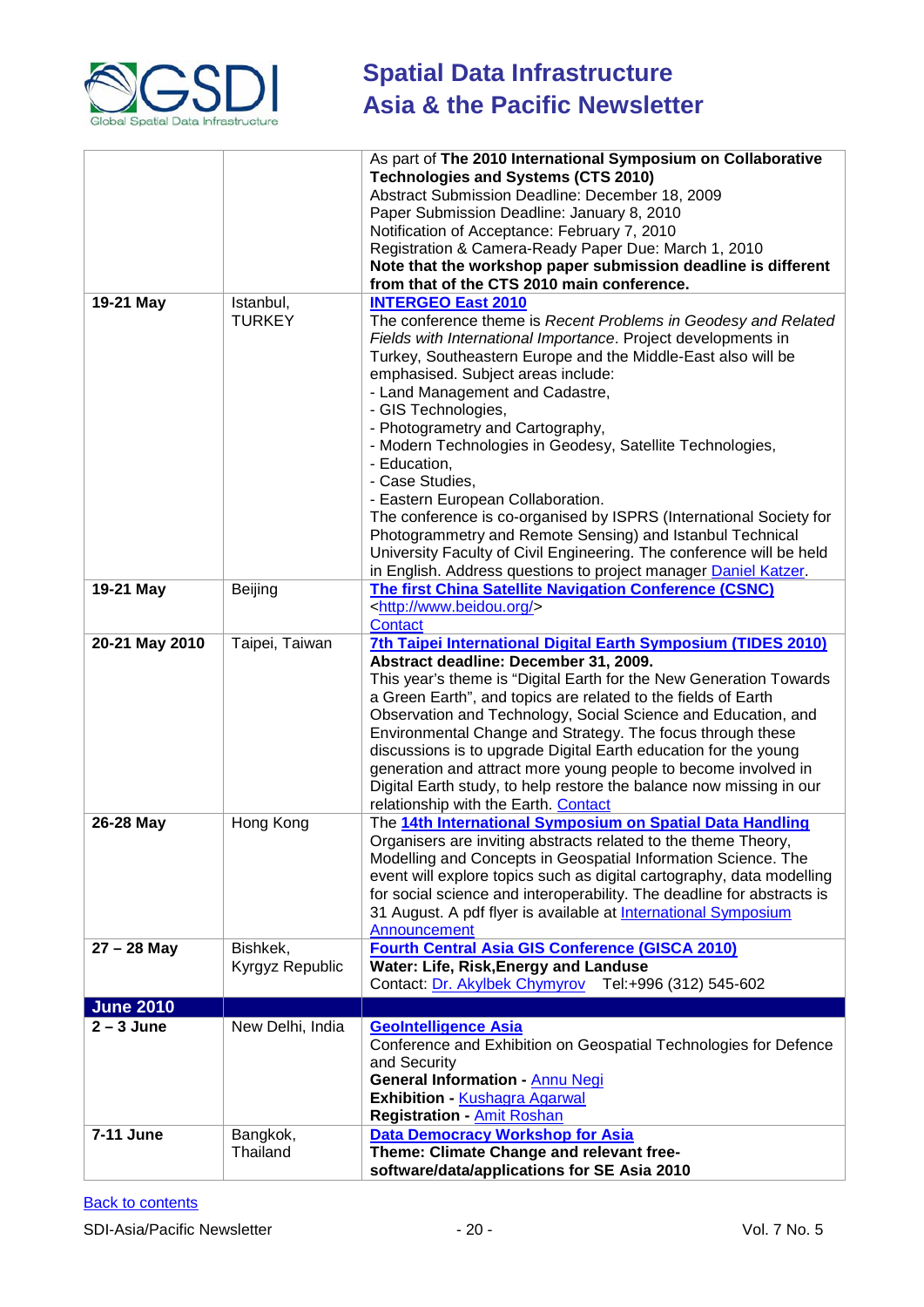

|                 |                | GISTDA,<br>Objective: To transfer technologies about application of EO                                                           |  |  |
|-----------------|----------------|----------------------------------------------------------------------------------------------------------------------------------|--|--|
|                 |                | information for climate change to user community in working level in<br>South East ASIA                                          |  |  |
|                 |                | Contact: Ms. Taksaporn Sungsiri, GISTDA/Thailand                                                                                 |  |  |
| 9-11 June       | Washington, DC | The First International Conference on Computing for                                                                              |  |  |
|                 | <b>USA</b>     | <b>Geospatial (Com.GEO 2010)</b>                                                                                                 |  |  |
|                 |                | <b>Important Submission Deadlines</b>                                                                                            |  |  |
|                 |                | Full and Short Papers 19, February 2010,                                                                                         |  |  |
|                 |                | Courses Proposal 19 February 2010<br>Tech Talks Abstract 22 March 2010,                                                          |  |  |
|                 |                | Invited Sessions Proposal 25 January 2009                                                                                        |  |  |
|                 |                | Workshops Proposal 25 January 2009                                                                                               |  |  |
| 9-11 June       | Nottingham,    | The British Cartographic Society Annual Symposium 2010                                                                           |  |  |
|                 | United Kingdom | 'Talking With Maps'                                                                                                              |  |  |
|                 |                | The closing date for submissions is Friday, 8 January 2010.                                                                      |  |  |
|                 |                | Successful submissions will be notified by no later than Friday, 22                                                              |  |  |
|                 |                | January.                                                                                                                         |  |  |
|                 |                | Proposed titles and abstracts of no more than 300 words should be<br>submitted to:                                               |  |  |
|                 |                | Mr P Jones, Chair of Programme Committee, Defence Geographic                                                                     |  |  |
|                 |                | Centre, Hotine 141, Elmwood Avenue, Feltham, Middx, TW13 7AH.                                                                    |  |  |
| $14 - 15$ June  | Kuala Lumpur,  | 4th Malaysia National GIS Conference & Exhibition 2010                                                                           |  |  |
|                 | Malaysia       | Theme: Mainstreaming GIS in Addressing National Challenges                                                                       |  |  |
| "NEW"           |                | <b>Objectives</b>                                                                                                                |  |  |
|                 |                | Serve as a platform of experience for the management, sharing,                                                                   |  |  |
|                 |                | and exchange of geographic information.                                                                                          |  |  |
|                 |                | Create more effective awareness of geoinformation technology.<br>Strengthening knowledge and encourage the use of geoinformation |  |  |
|                 |                | technology.                                                                                                                      |  |  |
|                 |                | Strengthen the effectiveness of government delivery systems.                                                                     |  |  |
|                 |                | <b>Contact</b>                                                                                                                   |  |  |
| 18-20 June 2010 | Beijing, China | <b>18th International Conference on Geoinformatics</b>                                                                           |  |  |
|                 |                | (Geoinformatics 2010)                                                                                                            |  |  |
|                 |                | The conference theme is "GIScience in Change".                                                                                   |  |  |
|                 |                | <b>CALL for Papers: Abstract deadline: January 30, 2010.</b><br>CPGIS will organize student paper competition. The top quality   |  |  |
|                 |                | papers will be selected as CPGIS GeoInformatics' 2010 Best                                                                       |  |  |
|                 |                | Student Paper to receive plaque and cash award and will be invited                                                               |  |  |
|                 |                | to submit a revised version to a special journal issue.                                                                          |  |  |
|                 |                | Pre-conference workshop: Topological analysis of urban street<br>networks for better understanding of human mobility patterns    |  |  |
| 21-22 June      | Nottingham, UK | <b>The OSGIS Conference (Open Source GIS UK Conference)</b>                                                                      |  |  |
|                 |                | As a highlighted event, the first gvSIG Day will be held at the                                                                  |  |  |
|                 |                | Conference. The main activity of this day will be a wide workshop                                                                |  |  |
|                 |                | during eight hours the 21st June, where gvSIG Desktop and gvSIG                                                                  |  |  |
|                 |                | Mobile will be shown in-depth.                                                                                                   |  |  |
|                 |                | The entities that wish to contact with the gvSIG Association                                                                     |  |  |
|                 |                | previously can do it from the form of the website [4], with the<br>objective of planning meetings for the gvSIG Day.             |  |  |
| 21-24 June      | Yogyakarta,    | 9th GISDECO Conference                                                                                                           |  |  |
|                 | Indonesia      | Theme: Applying Remote Sensing and GIS in Disaster                                                                               |  |  |
|                 |                | Management                                                                                                                       |  |  |
|                 |                | Abstract deadline: 15 January 2010.                                                                                              |  |  |
|                 |                | The conference aims to encourage the use of geospatial                                                                           |  |  |
|                 |                | information in disaster and risk management as well as a basis                                                                   |  |  |
|                 |                | for spatial planning and regional development.                                                                                   |  |  |
|                 |                | Contact: Dr. Richard Sliuzas, ITC                                                                                                |  |  |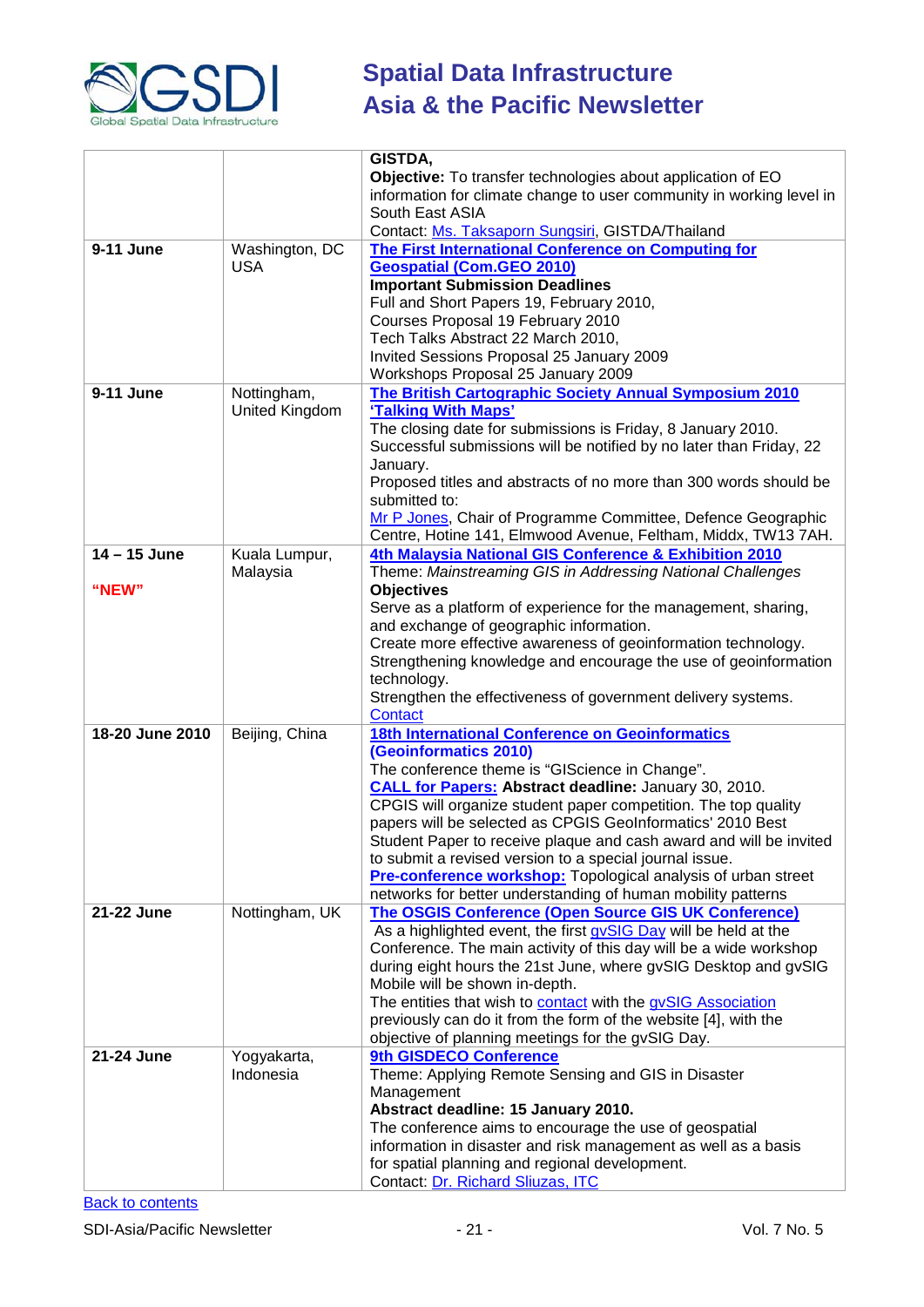

|                                  |                                            | For practical matters: Dr. Projo Danoedoro, PUSPICS Faculty of<br>Geography, Gadjah Mada University,                                                                                                                                                                                                                                                                                                                                                                                                                                                                                                                                                                                                                                                                                                                                 |                                                                                           |  |
|----------------------------------|--------------------------------------------|--------------------------------------------------------------------------------------------------------------------------------------------------------------------------------------------------------------------------------------------------------------------------------------------------------------------------------------------------------------------------------------------------------------------------------------------------------------------------------------------------------------------------------------------------------------------------------------------------------------------------------------------------------------------------------------------------------------------------------------------------------------------------------------------------------------------------------------|-------------------------------------------------------------------------------------------|--|
| 28-30 June                       | London                                     | <b>International Conference on Information Society (i-Society</b>                                                                                                                                                                                                                                                                                                                                                                                                                                                                                                                                                                                                                                                                                                                                                                    |                                                                                           |  |
|                                  |                                            | 2010)                                                                                                                                                                                                                                                                                                                                                                                                                                                                                                                                                                                                                                                                                                                                                                                                                                |                                                                                           |  |
|                                  |                                            | Technically Co-Sponsored by IEEE UK/RI Computer Chapter                                                                                                                                                                                                                                                                                                                                                                                                                                                                                                                                                                                                                                                                                                                                                                              |                                                                                           |  |
| <b>July 2010</b>                 |                                            |                                                                                                                                                                                                                                                                                                                                                                                                                                                                                                                                                                                                                                                                                                                                                                                                                                      |                                                                                           |  |
| $5 - 7$ July                     | Vienna                                     | 100 Years ISPRS: Call for Papers<br>Organisers of the ISPRS Commission VII Symposium (5-7 July<br>2010, Vienna) are inviting papers relating to the theme, 100 Years<br>ISPRS - Advancing Remote Sensing Science. They are particularly<br>seeking contributions that critically review major research areas in<br>remote sensing. The deadline for full-paper review is 28 November<br>2009. The deadline for abstract-only review is 28 February 2010.                                                                                                                                                                                                                                                                                                                                                                             |                                                                                           |  |
| $5 - 7$ July                     | Barcelona,<br><b>SPAIN</b>                 | <b>EDULEARN10, the International Conference on Education and</b><br><b>New Learning Technologies</b><br>Abstract submission: 1st April 2010<br>Acceptance notification: 22nd April 2010<br>Final Paper submission: 20th May 2010<br>For more information CONTACT<br>NOTE - You can present your projects in two modalities:<br>In person: oral and poster presentations.<br>Virtually: if you can not attend in person                                                                                                                                                                                                                                                                                                                                                                                                               |                                                                                           |  |
| 6-9 July                         | Salzburg, Austria                          | <b>GI Forum 2010</b><br>The organisers of the GI Forum 2010 in Austria have issued a call<br>for papers for the conference, which will be held 6-9 July. The<br>conference theme is spatial assessment and analysis of<br>vulnerability. Workshops will be held prior to the conference on 6<br>July. email<br><b>IMPORTANT DATES</b><br>Full papers for publication in the conference proceedings and oral<br>presentation February 1, 2010<br>Extended abstracts for discussion session February 1<br>Extended abstract for poster presentation June 7<br>Workshop presentation February 19<br><b>Registration deadlines</b><br>Early registration - until May 28, 2010<br>Online registration - until June 25<br>On-the-spot registration commences July 6<br>The GI Forum pass also provides access to the <b>AGIT Symposium</b> |                                                                                           |  |
| 11-12 July<br>"NEW"              | San Diego                                  | and <b>AGIT Expo.</b><br><b>ESRI Business GIS Summit</b>                                                                                                                                                                                                                                                                                                                                                                                                                                                                                                                                                                                                                                                                                                                                                                             |                                                                                           |  |
| $12 - 16$ July                   | San Diego                                  | 30 <sup>th</sup> Annual ESRI User Conference<br>Call for papers & presentations - Abstract deadline closed 6<br><b>November</b><br>ESRI invites users to tell their GIS story by sharing their<br>experiences with GIS and presenting during a moderated session<br>at the 2010 ESRI International User Conference (ESRI UC).                                                                                                                                                                                                                                                                                                                                                                                                                                                                                                        |                                                                                           |  |
| $26 - 28$ July<br>$26 - 30$ July | Kuala Lumpur,<br>Malaysia<br>Vancouver, BC | <b>MapAsia 2010 &amp; ISG 2010</b><br><b>Email</b><br><b>Important Dates to Remember</b><br><b>Abstract Submission</b><br><b>Abstract Acceptance Intimation</b><br>Submission of Full Papers<br><b>Author Registration</b><br>For any queries related to papers, contact Simmi Sinha.<br><b>GeoWeb 2010 Conference Update</b>                                                                                                                                                                                                                                                                                                                                                                                                                                                                                                        | <b>Call for Papers</b><br>May 24, 2010<br>June 04, 2010<br>June 30, 2010<br>June 22, 2010 |  |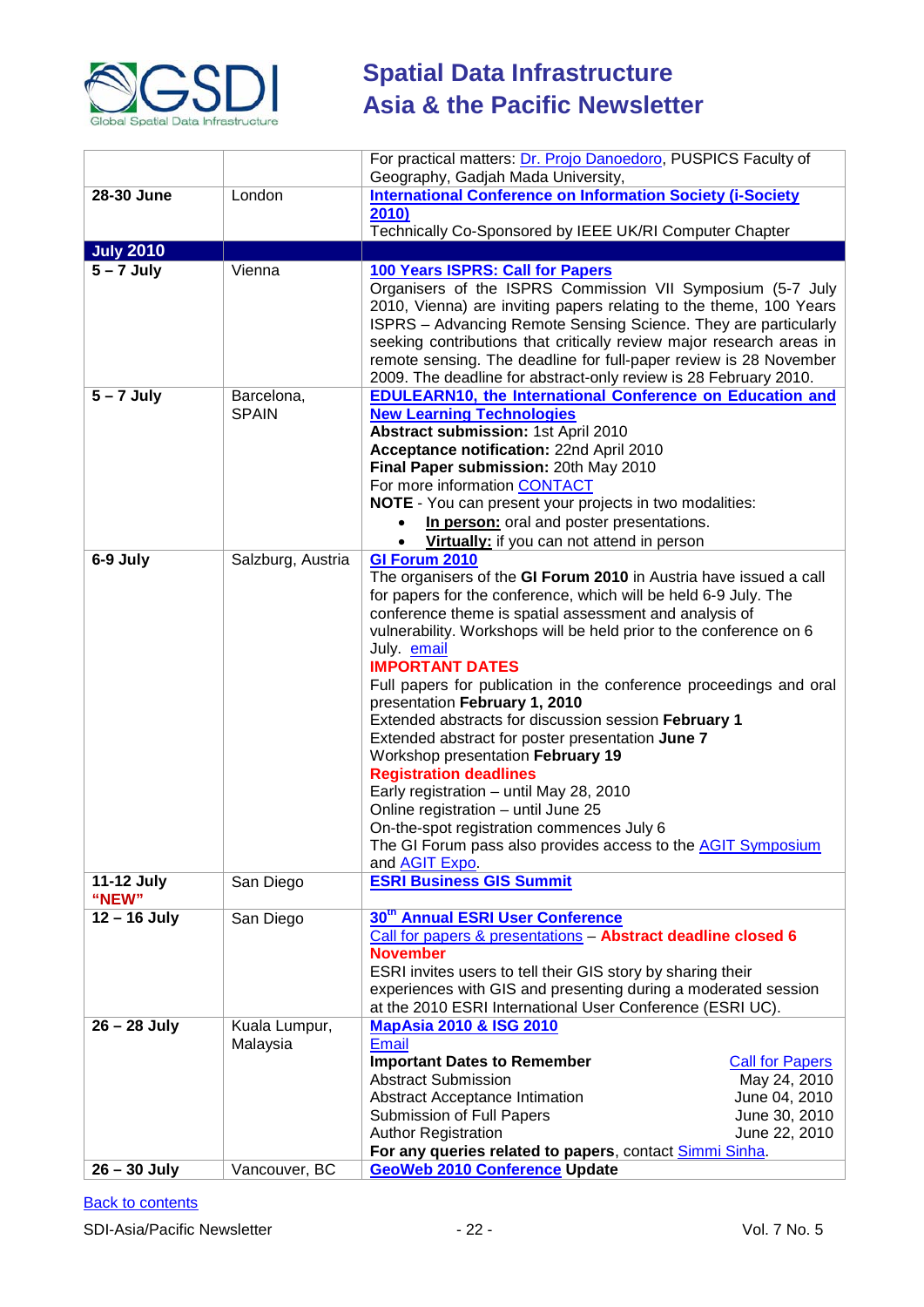

|                                      | Canada                      |                                                                                                                                                                                                                                                                                                                                                                                                                                                                                                                                                                                                                                                                                                                                                                                                                                                                                                                                                                                                                                                                                                                                                                                                                                                                                                                                                                                                                                                                                                                                                                                                                                                                                                                                                                                    |
|--------------------------------------|-----------------------------|------------------------------------------------------------------------------------------------------------------------------------------------------------------------------------------------------------------------------------------------------------------------------------------------------------------------------------------------------------------------------------------------------------------------------------------------------------------------------------------------------------------------------------------------------------------------------------------------------------------------------------------------------------------------------------------------------------------------------------------------------------------------------------------------------------------------------------------------------------------------------------------------------------------------------------------------------------------------------------------------------------------------------------------------------------------------------------------------------------------------------------------------------------------------------------------------------------------------------------------------------------------------------------------------------------------------------------------------------------------------------------------------------------------------------------------------------------------------------------------------------------------------------------------------------------------------------------------------------------------------------------------------------------------------------------------------------------------------------------------------------------------------------------|
| $28 - 30$ July<br><b>August 2010</b> | Baltimore, MA<br><b>USA</b> | <b>Intelligent Spatial Decision Analysis (ISDA '10) &amp; International</b><br><b>Symposium on Intelligent Decision Technologies (IDT'10)</b><br><b>Important dates</b><br>22 March 2010: *Notification of acceptance<br>19 April 2010: *Deadline for Camera Ready Papers<br>For further information or questions, please send an e-mail to:<br>Beniamino Murgante (University of Basilicata, Italy)<br>or idt-10@kesinternational.org                                                                                                                                                                                                                                                                                                                                                                                                                                                                                                                                                                                                                                                                                                                                                                                                                                                                                                                                                                                                                                                                                                                                                                                                                                                                                                                                             |
| $2 - 4$ August                       | Brisbane,                   | GITA 2010 - Australia and New Zealand                                                                                                                                                                                                                                                                                                                                                                                                                                                                                                                                                                                                                                                                                                                                                                                                                                                                                                                                                                                                                                                                                                                                                                                                                                                                                                                                                                                                                                                                                                                                                                                                                                                                                                                                              |
| "NEW"                                | Australia                   | GITA 2010 is the premier geospatial technologies conference in<br>Australia and New Zealand. This year's program will focus on<br>"Smarter infrastructure for a sustainable future" with particular focus<br>on water reform, smart grid, critical infrastructure protection and<br>emergency management, transportation and safety, and<br>telecommunications and will feature the launch of two world class<br>technology breakthroughs!<br><b>CONTACT</b>                                                                                                                                                                                                                                                                                                                                                                                                                                                                                                                                                                                                                                                                                                                                                                                                                                                                                                                                                                                                                                                                                                                                                                                                                                                                                                                       |
| $9 - 12$ August                      | Kyoto, Japan                | <b>ISPRS Commission VIII symposium</b><br>International Society for Photogrammetry and Remote Sensing                                                                                                                                                                                                                                                                                                                                                                                                                                                                                                                                                                                                                                                                                                                                                                                                                                                                                                                                                                                                                                                                                                                                                                                                                                                                                                                                                                                                                                                                                                                                                                                                                                                                              |
|                                      |                             | Contact: (Ms. Kumiko Sekiguchi, Ms. Juri Hikiba)                                                                                                                                                                                                                                                                                                                                                                                                                                                                                                                                                                                                                                                                                                                                                                                                                                                                                                                                                                                                                                                                                                                                                                                                                                                                                                                                                                                                                                                                                                                                                                                                                                                                                                                                   |
| 23 August -<br>1 September           | Bangkok,<br>Thailand        | <b>Call for Applications: Workshop on Asian Coastal Cities</b><br>The Southeast Asia START Regional Center and the East-West<br>Center has issued a Call for Applications for an upcoming<br>International Workshop to address the risks of flooding in Asian<br>Megacties. With support from the Asia-Pacific Network for Global<br>Change Research (APN) the Workshop on Climate Change<br><b>Vulnerability Assessment and Urban Development Planning</b><br>for Asian Coastal Cities will be held on August 23 to September 1.<br>The Workshop objectives include:<br>1) The development of capacity on the part of urban planners,<br>managers, and researchers in climate change risk and vulnerability<br>assessment and its application to urban development planning and<br>governance.<br>2) The promotion of locally led risk and vulnerability research in<br>Asian coastal cities that is linked to user needs.<br>3) The development of partnerships between researchers, planners<br>and policy makers that encourage communities of knowledge for<br>vulnerability assessment in each participating city.<br>The Workshop invites researchers, urban planners and managers,<br>practitioners, professionals and policymakers interested in and<br>working on topics related to the workshop topics to submit an<br>Application to the Southeast Asia Regional Center by 1 March<br>2010.<br>The application must include:<br>A curriculum vitae for each applicant<br>A written letter of interest describing the relevance of the workshop<br>to the applicant/team's academic or professional work and<br>expected benefits of participation<br>All materials should be submitted in English<br>For more information, review the Call for Applications or contact |
| <b>September</b>                     |                             |                                                                                                                                                                                                                                                                                                                                                                                                                                                                                                                                                                                                                                                                                                                                                                                                                                                                                                                                                                                                                                                                                                                                                                                                                                                                                                                                                                                                                                                                                                                                                                                                                                                                                                                                                                                    |
| 2010                                 |                             |                                                                                                                                                                                                                                                                                                                                                                                                                                                                                                                                                                                                                                                                                                                                                                                                                                                                                                                                                                                                                                                                                                                                                                                                                                                                                                                                                                                                                                                                                                                                                                                                                                                                                                                                                                                    |
| 1-3 September                        | Paris                       | <b>PCV2010</b><br>PCV 2010 will be held in next year. It is an ISPRS selective<br>conference covering all the aspects of computer vision and image                                                                                                                                                                                                                                                                                                                                                                                                                                                                                                                                                                                                                                                                                                                                                                                                                                                                                                                                                                                                                                                                                                                                                                                                                                                                                                                                                                                                                                                                                                                                                                                                                                 |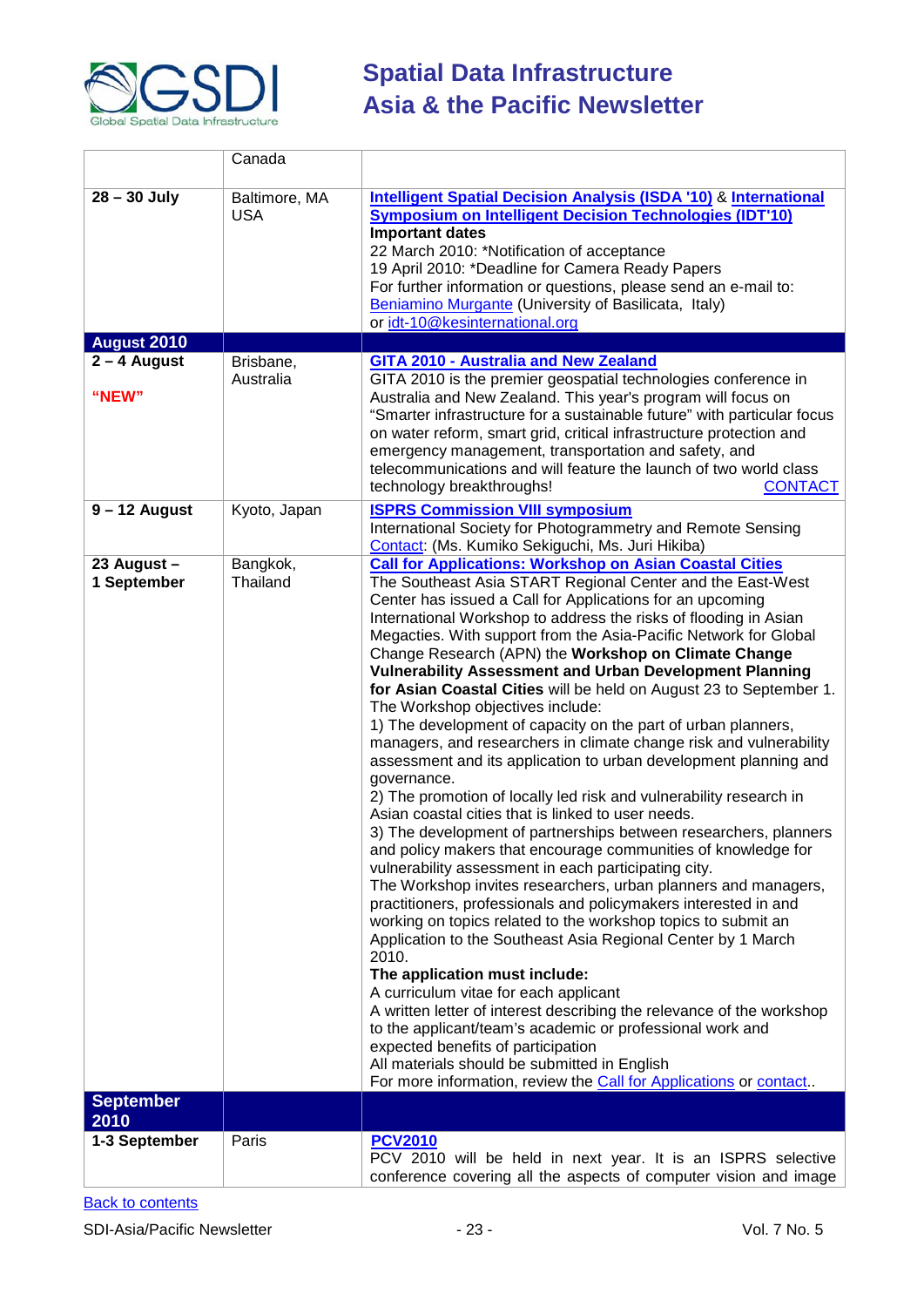

| 6-9 September                  | Barcelona, Spain                  | analysis dealing with geographic data. PCV focuses on the<br>processing of images and 3D point clouds, acquired from satellites,<br>aircraft or from street level acquisition systems.<br>Important dates: 1 March, 2010: for peer reviewed papers;<br>1 April: abstracts of non peer-reviewed papers.<br>31 August is tutorial day. Conference dates are 1-3 September,<br>2010. Visit the Website for further details.<br><b>FOSS4G 2010</b>                                                                                                                                                                                                                                                                                                                                                                                                                |
|--------------------------------|-----------------------------------|---------------------------------------------------------------------------------------------------------------------------------------------------------------------------------------------------------------------------------------------------------------------------------------------------------------------------------------------------------------------------------------------------------------------------------------------------------------------------------------------------------------------------------------------------------------------------------------------------------------------------------------------------------------------------------------------------------------------------------------------------------------------------------------------------------------------------------------------------------------|
|                                |                                   | 1 May 2010, Abstract submission deadline<br>The latest Press Release (#6, March, 2010) states that the<br>Submission Deadline has been postponed until April 15th,<br>2010, with full papers due by July 15.<br>1 Jun 2010, Presenters notified of acceptance for talks<br>15 Jun 2010, Author/Early registration deadline<br>Aug 2010, Completed program available<br>6-7 Sep 2010, FOSS4G Workshops<br>7-9 Sep 2010, FOSS4G Presentations and Tutorials<br>10 Sep 2010, FOSS4G Code Sprint<br>Contact Conference Chair for further details (Lorenzo Becchi)                                                                                                                                                                                                                                                                                                 |
| 20-3 September                 | Gaeta, Italy                      | The 10th Anniversary International Scientific and Technical<br><b>Conference "From imagery to map: digital photogrammetric</b><br>technologies".<br>More information about the conference will be available soon on the<br>official site of the Conference.<br>Contact                                                                                                                                                                                                                                                                                                                                                                                                                                                                                                                                                                                        |
| 22 September<br>"NEW"          | Washington, DC                    | LI GeoCloud 2010<br>The first conference dedicated to geospatial cloud computing<br>Call for presentations now open<br>If you would like to submit a presentation for consideration, please<br>use our submittal form to provide an outline of the topic you would<br>like to present. Preference will be given to sponsors of the<br>conference.<br>Registration for the conference will be \$595 but early registration<br>will be held June 1 through August 30. The cost for early<br>registration will be just \$495.                                                                                                                                                                                                                                                                                                                                    |
| 22-6 September                 | Toyama, Japan                     | Asia-Pacific Radio Science Conference 2010 (AP-RASC10)<br><b>Contact</b>                                                                                                                                                                                                                                                                                                                                                                                                                                                                                                                                                                                                                                                                                                                                                                                      |
| October 2010                   |                                   |                                                                                                                                                                                                                                                                                                                                                                                                                                                                                                                                                                                                                                                                                                                                                                                                                                                               |
| 18-22 October<br>24-27 October | <b>Singapore</b><br>Stellenbosch, | <b>GSDI 12 World Conference - Realising Spatially Enabled</b><br><b>Societies</b><br>In conjunction with the 16th PCGIAP Annual Meeting.<br><b>Call for Papers</b><br><b>EXTENDED SUBMISSION DEADLINES:</b><br>Abstract Deadline for All Submissions: 1 April 2010<br>Full Paper Deadline (if author wants submission considered for a<br>refereed chapter in the Conference Book or refereed paper in the<br>Proceedings): 1 April 2010<br>Full Paper Deadline (if author wants submission considered for<br>inclusion in the Refereed IJSDIR Special Issue or in the non-<br>refereed portion of the proceedings): 1 July 2010<br>ALSO: there will be a full day pre-conference workshop for PhD<br>students pursuing research on SDI related topics which will be<br>similar to the highly successful workshop held in conjunction with<br><b>GSDI 11.</b> |
|                                |                                   | <b>22nd International CODATA Conference</b><br>Theme: Scientific Information for Society: Scientific Data and                                                                                                                                                                                                                                                                                                                                                                                                                                                                                                                                                                                                                                                                                                                                                 |
| "NEW"                          | Cape Town,<br>South Africa        | Sustainable Development<br>Abstract deadline is now closed: 30 April 2010.                                                                                                                                                                                                                                                                                                                                                                                                                                                                                                                                                                                                                                                                                                                                                                                    |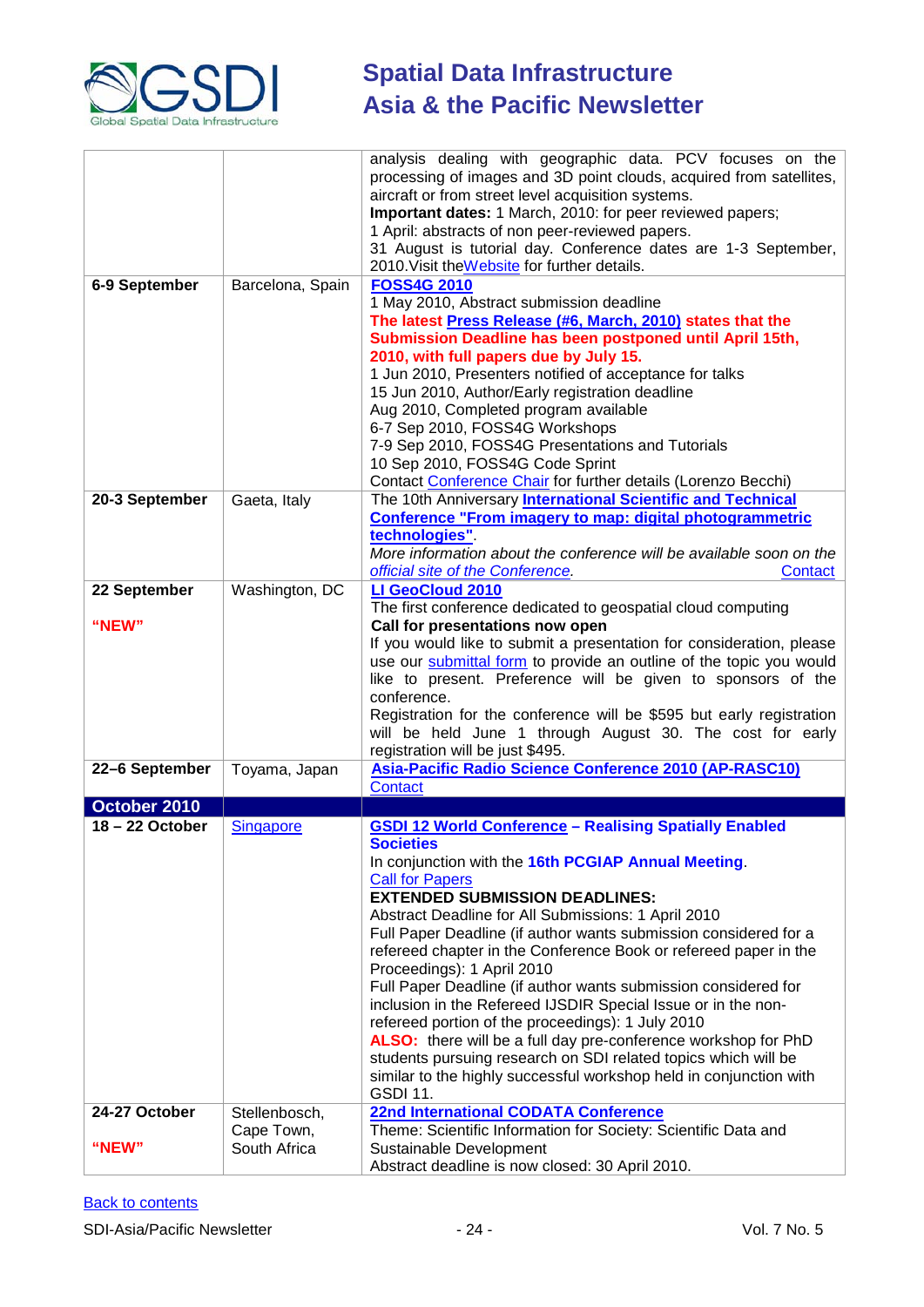

| 25-29 October               | Addis Ababa,<br>Ethiopia | 8th International Conference of the African Association of<br><b>Remote Sensing of the Environment (AARSE)-2010</b><br>Theme: Earth Observation for Africa's Development Agenda 2010<br>Abstract deadline: 30 April 2010. Send to<br>Final paper submission: 1 September 2010.<br>The four major scientific sub-themes of the conference are:<br>• Food and Water Security<br>• Energy Resources<br>• Disaster Risk Reduction<br>• Marine and Coastal Management<br>Conference sub-themes of a more operational nature are:<br>• Capacity-building: achievement and challenges<br>· Spatial Data Infrastructure, SDI<br>• Space Policy in Africa<br>• National and regional programs and projects<br>• Products |  |
|-----------------------------|--------------------------|-----------------------------------------------------------------------------------------------------------------------------------------------------------------------------------------------------------------------------------------------------------------------------------------------------------------------------------------------------------------------------------------------------------------------------------------------------------------------------------------------------------------------------------------------------------------------------------------------------------------------------------------------------------------------------------------------------------------|--|
| <b>November</b><br>2010     |                          |                                                                                                                                                                                                                                                                                                                                                                                                                                                                                                                                                                                                                                                                                                                 |  |
| 31 October -<br>3 November  | Denver, Colorado         | <b>US - GSA Annual Meeting</b>                                                                                                                                                                                                                                                                                                                                                                                                                                                                                                                                                                                                                                                                                  |  |
| 5-6 November                | Kaohsiung,<br>Taipei     | <b>ASIA GIS 2010</b><br>Contact us<br>The theme for this conference is GIS and Cloud Computing.<br>Cloud computing is a hot topic in 2010 and GIS is moving to the<br>cloud computing paradigm. Invited keynote speakers will present<br>the future trend of cloud computing and its application in GIS.<br><b>Key Dates:</b><br><b>Deadline for Paper Abstracts</b><br>30 April<br>Acceptance of Paper Abstracts<br>31 May<br>31 August<br>Deadline for Early Bird Registration<br>Paper Submission<br>31 August                                                                                                                                                                                               |  |
| $8 - 11$<br><b>November</b> | London                   | The 5th International Conference for Internet Technology and<br><b>Secured Transactions (ICITST-2010)</b><br>Technical Co-Sponsored by IEEE UK/RI Communications Chapter,<br>Contact<br><b>IMPORTANT DATES</b><br>Full Paper Submission: May 31, 2010<br>Extended Abstract (Work in Progress) Submission: April 01, 2010<br>Proposal for Workshops and Tutorials: April 30, 2010<br>Notification of Workshop and Tutorial Acceptance: March 15, 2010<br>Proposal for Industrial Presentation: April 30, 2010<br>Early Registration Deadline: January 01 to July 31, 2010<br>Late Registration Deadline: July 31 to November 08, 2010                                                                            |  |
| $9 - 11$<br><b>November</b> | Taipei, Taiwan           | 2010 The 7th International Symposium on Cadastral Survey.<br>Main Topic: The Development of Cadastral Survey in New<br>Generation.<br>Contacts: Geographic Information Systems Research Center of<br>Feng Chia University. Email: joy@gis.tw                                                                                                                                                                                                                                                                                                                                                                                                                                                                    |  |
| <b>December</b><br>2010     |                          |                                                                                                                                                                                                                                                                                                                                                                                                                                                                                                                                                                                                                                                                                                                 |  |
| 22 December                 | Kyoto, Japan             | Japan - Topic Maps Japan 2010<br>Topic Maps enthusiasts in Japan will gather together for this<br>symposium. They will present the latest case studies, research, etc.<br>They will discuss about identification of<br>Subject/Knowledge/Information, classification, systematisation, the<br>exchange/share of them and improving their findability with the<br>audience. They will also discuss its effective utilisation and a new                                                                                                                                                                                                                                                                           |  |